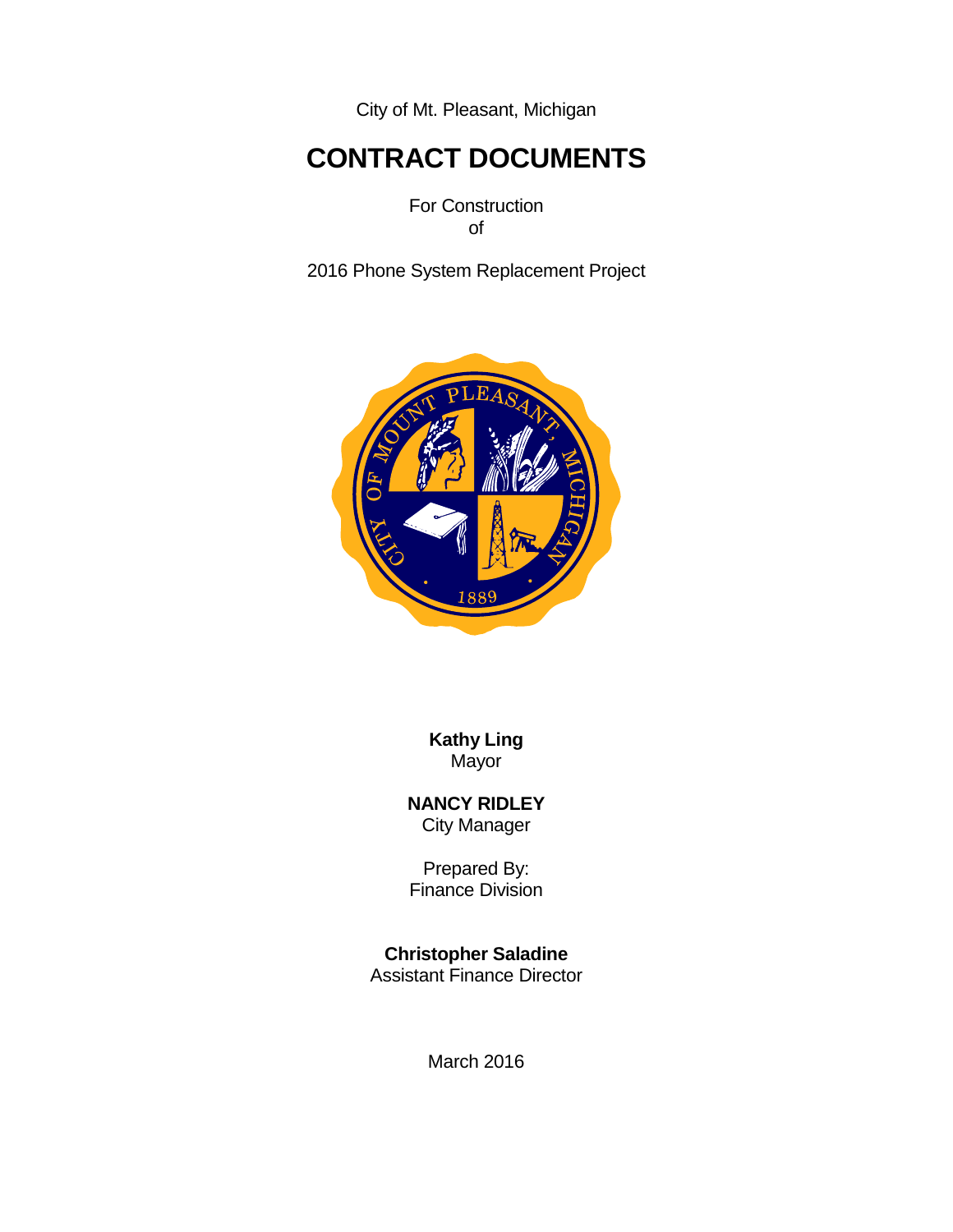City of Mt. Pleasant, Michigan

# TABLE OF CONTENTS

2016 Phone System Replacement Project

# **Bidding Information**

Notice to Bidders Instructions to Bidders

## **Contract Documents**

Proposal Cost Worksheet Notice of Award Agreement Payment Bond Performance Bond Insurance Requirements

## **Technical Specifications**

Supplemental Questions Network Information

[2016 Phone System Replacement Project – TC]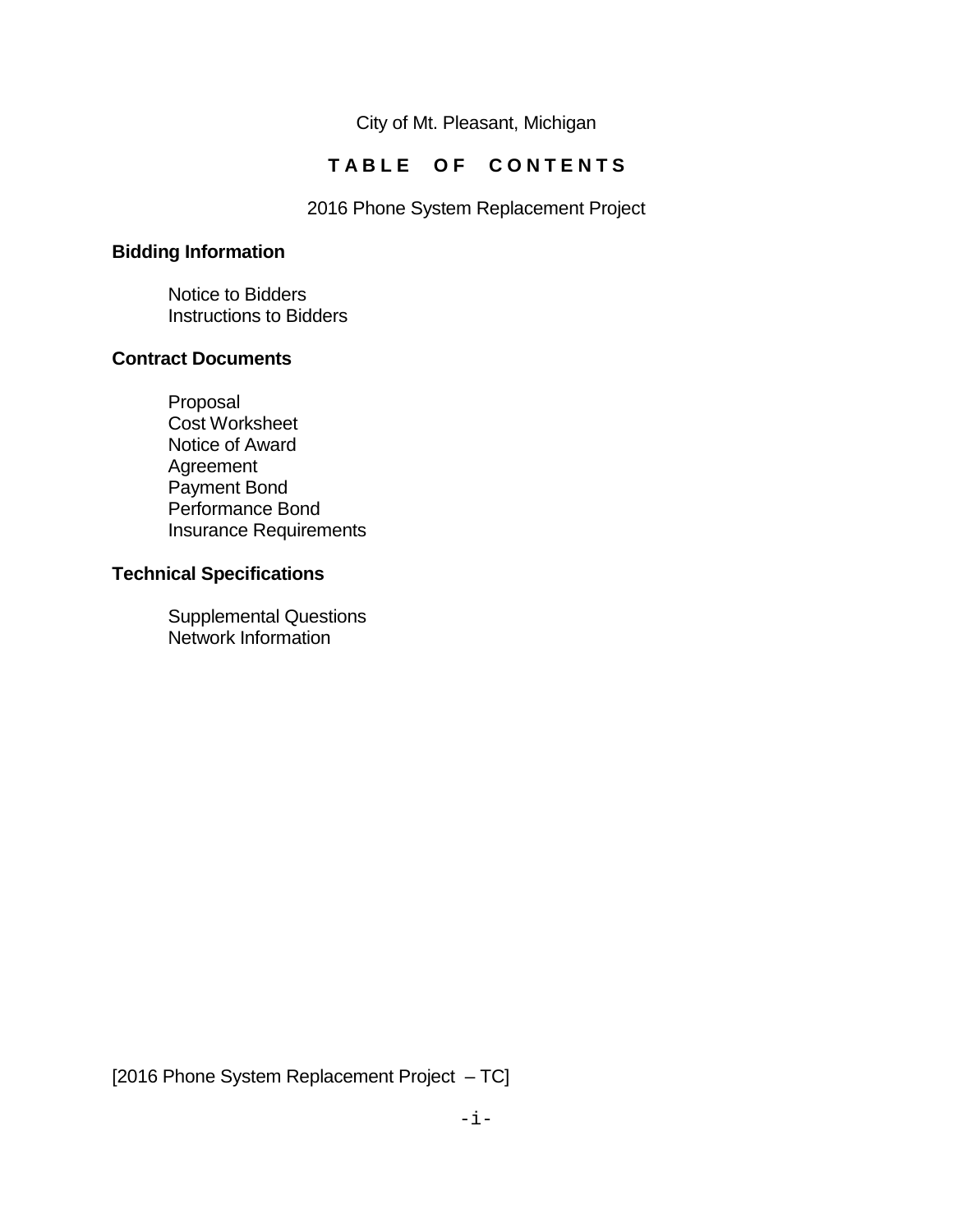

THE **CITY** OF T. PLEASANT, MICHIGAN

> **CITY HALL** 320 W. Broadway • 48858-2447 (989) 779-5300 (989) 773-4691 fax

**PUBLIC SAFETY** 804 E. High • 48858-3595 (989) 779-5100 (989) 773-4020 fax

**PUBLIC WORKS** 1303 N. Franklin • 48858-4682 (989) 779-5400 (989) 772-6250 fax

# **N O T I C E T O B I D D E R S**

2016 Phone System Replacement

The City of Mt. Pleasant, Michigan, is requesting sealed bids for the delivery, installation and warranting of a phone system to be accepted at the Office of the City Clerk, City Hall, 320 W. Broadway Street, Mt. Pleasant, Michigan 48858, until 1:30 p.m. (local time), on March 8, 2016, at which time and place the bids will be publicly opened and read. All bids shall be submitted in a sealed envelope, plainly marked "2016 Phone System Replacement – March 8, 2016."

An optional pre-bid meeting will take place 2:00 p.m., February 29, 2016 at 320 West Broadway, Mt. Pleasant, MI 48858. This will give bidders an opportunity to ask any questions pertaining to the phone system replacement. Facility network infrastructure tours will be available if requested by meeting attendees. Attendance at this meeting is recommended, but not required.

Proposals are solicited on a lump sum price for hardware, software, installation and training. Proposals are solicited on an annual cost basis for recurring costs such as hosted services or maintenance agreements.

To view and download complete Plans and Specifications at no charge, visit the City of Mt. Pleasant website at [www.mt-pleasant.org](http://www.mt-pleasant.org/) and navigate to the [bids and quotes](http://www.mt-pleasant.org/departments/division_of_admin_and_financial_services/finance/bids_and_quotes.asp) page.

The City of Mt. Pleasant reserves the right to accept or reject any or all bids, to waive any irregularities in the bids, and to select the bid considered most advantageous to the City.

Christopher Saladine **Grays** Jeremy Howard Information Technology Director City Clerk (989) 779-5376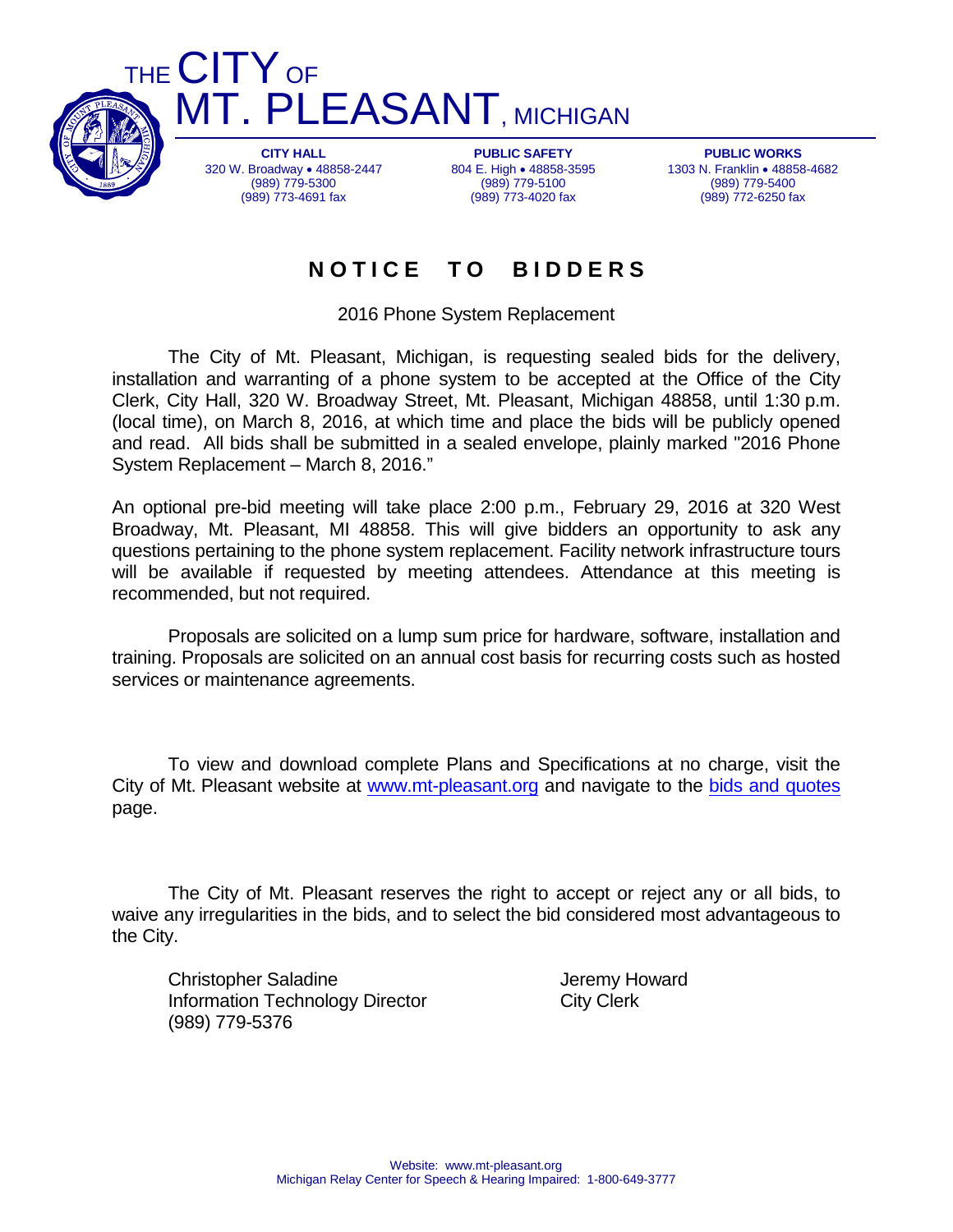## City of Mt. Pleasant, Michigan **I N S T R U C T I O N S T O B I D D E R S**

## 1. **Proposals**

Proposals must be made upon the forms provided with the Bid amount both written and shown in figures, and all other data required submitted.

The Proposal, bound together with all Proposal Documents, must be enclosed in a sealed envelope marked as specified in the Notice to Bidders for such Bid and clearly indicating the name and address of the Bidder and must be received by the City Clerk, City Hall, 320 West Broadway Street, Mt. Pleasant, Michigan 48858, no later than the time and date specified in the Notice to Bidders. At such specified time, Proposals shall be publicly opened and read aloud.

## 2. **Basis of Proposals**

Proposals are solicited on the basis of unit price(s) and/or lump sum(s), as specified on the Proposal form.

The City of Mt. Pleasant (also referred to as "Owner"), reserves the right to accept any Bid, to reject any or all Bids, to waive any irregularities in the Bids, and to select the Bid considered most advantageous to the city.

## 3. **Comparison of Bids**

In comparing Bids, consideration shall be given to the time proposed for completion of the Contract, qualifications of Bidder, price differentials, alternate Proposals for the alternate items listed in the Proposal (if applicable), and any other pertinent factors. **The City of Mt. Pleasant grants a preference to businesses located within the Mt. Pleasant City Limits. The preference given is a differential above the low bid if the low bid is not from a City of Mt. Pleasant bidder. The differential allowed is 3% of the total for bids between \$5,000 and \$9,999 and 2% of the total for bids over \$10,000. The maximum credit allowed is \$1500.00.** The Owner reserves the right to make an award to the Bidder whose Proposal is deemed to be in the best interest of the Owner.

## 4. **Time**

Time is of the essence in the performance of the Contract, and each Bidder, by submitting a Proposal, certifies his/her acceptance of the time allowed by the Contract for the completion of the work specified.

## 5. **Indemnification**

The Contractor shall save and hold harmless the city and its employees from and against all claims, damages, losses, or expenses, including attorney's fees, arising out of or resulting from the performance of the work; provided that any such claim, damage, loss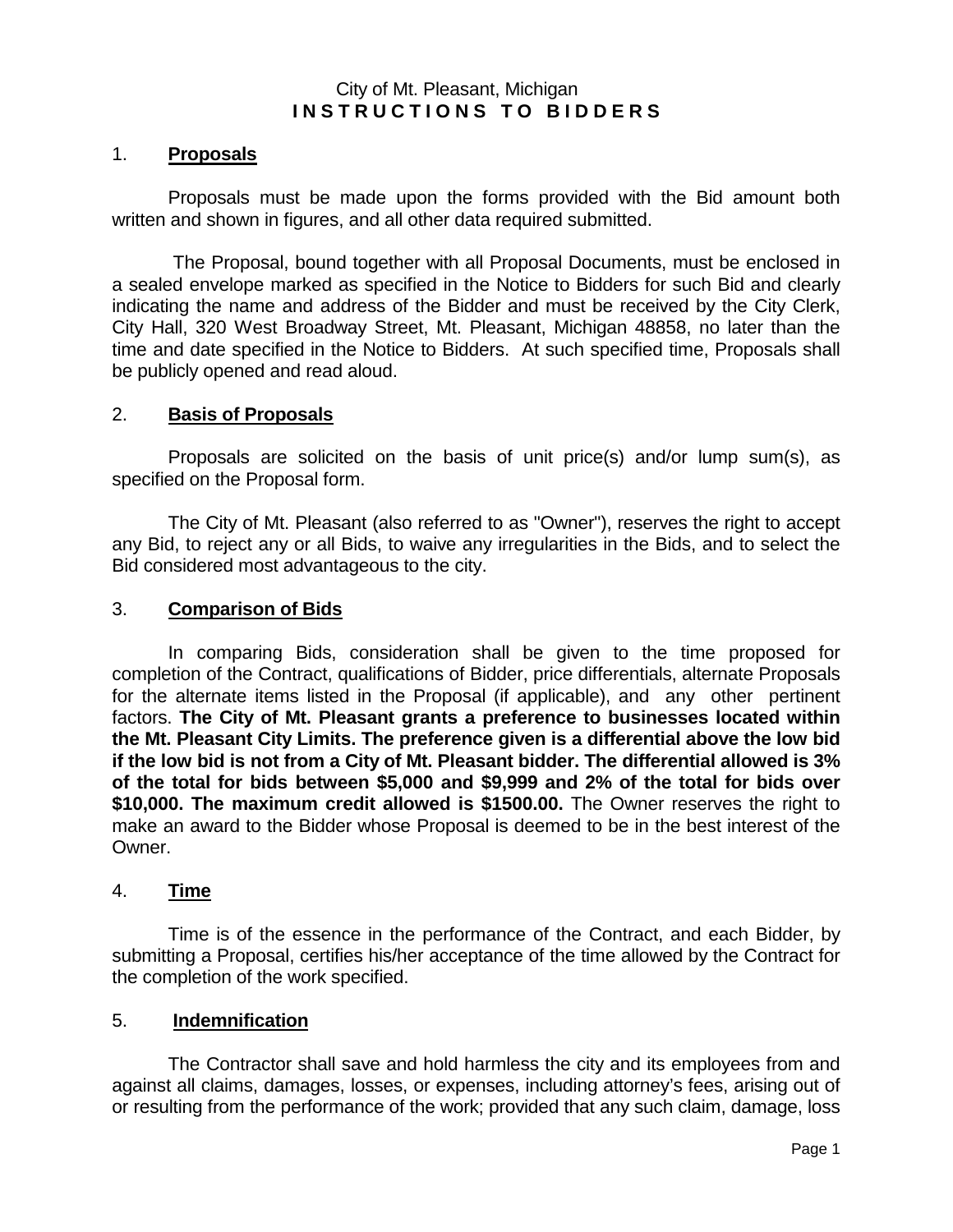or expense is caused in whole or in part by any negligent or willful act of omission of the contractor, subcontractor, employee, or anyone under their direction. The Contractor shall at his/her own expense, defend any and all such actions and shall pay all attorney's fees, costs, and expenses pertaining thereto.

## 6. **Bid Deposits**

Each Proposal shall be accompanied by a certified check, bank cashier's check, bank draft, or a Bid Bond by a recognized Surety Company similar to a U. S. Government Standard Form Bid Bond, in the amount of five percent (5%) of the total amount of the Bid, made payable to the City of Mt. Pleasant, subject to forfeiture to the Owner in the event of failure on the part of the successful Bidder to enter into the attached form of agreement to do the work specified by said Proposal at the price and within the time stated therein. The Bid Deposit of all Bidders, except the three (3) lowest acceptable Bidders, shall be returned within two (2) weeks after opening of bids. The bid deposits of the three (3) lowest acceptable bidders shall be returned within 48 hours after the executed Contract(s) have been finally approved by the Owner.

## 7. **Liquidated Damages**

Contractor and Owner recognize that time is of the essence as and that Owner will suffer financial and other losses if the work is not completed and milestones not achieved plus any extensions thereof allowed in accordance with the Contract. The parties also recognize the delays, expense and difficulties involved in proving in a legal or arbitration proceeding the actual loss suffered by the owner if work is not completed on time. Accordingly, instead of requiring any such proof, Owner and Contractor agree that as liquidated damages for delay (but not as penalty):

- 1. Substantial Completion: contractor shall pay Owner \$500 for each day that expires after the time (as duly adjusted pursuant to the contract) as specified above for substantial completion until work is substantially complete
- 2. Completion of remaining work: After substantial Completion, if contractor shall neglect, refuse, or fail to complete the remaining work within the contract time Contractor shall pay owner \$500 for each day that expires after such time until the work is completed and ready for final payment.
- 3. Liquidated damages for failing to timely attain substantial completion and final completion are not additive and will not be imposed concurrently.

# 8. **Insurance and Bonds**

The successful Bidder will be required to execute (2) Bonds, in the form attached hereto, with Surety acceptable to the Owner and insurance, as follows: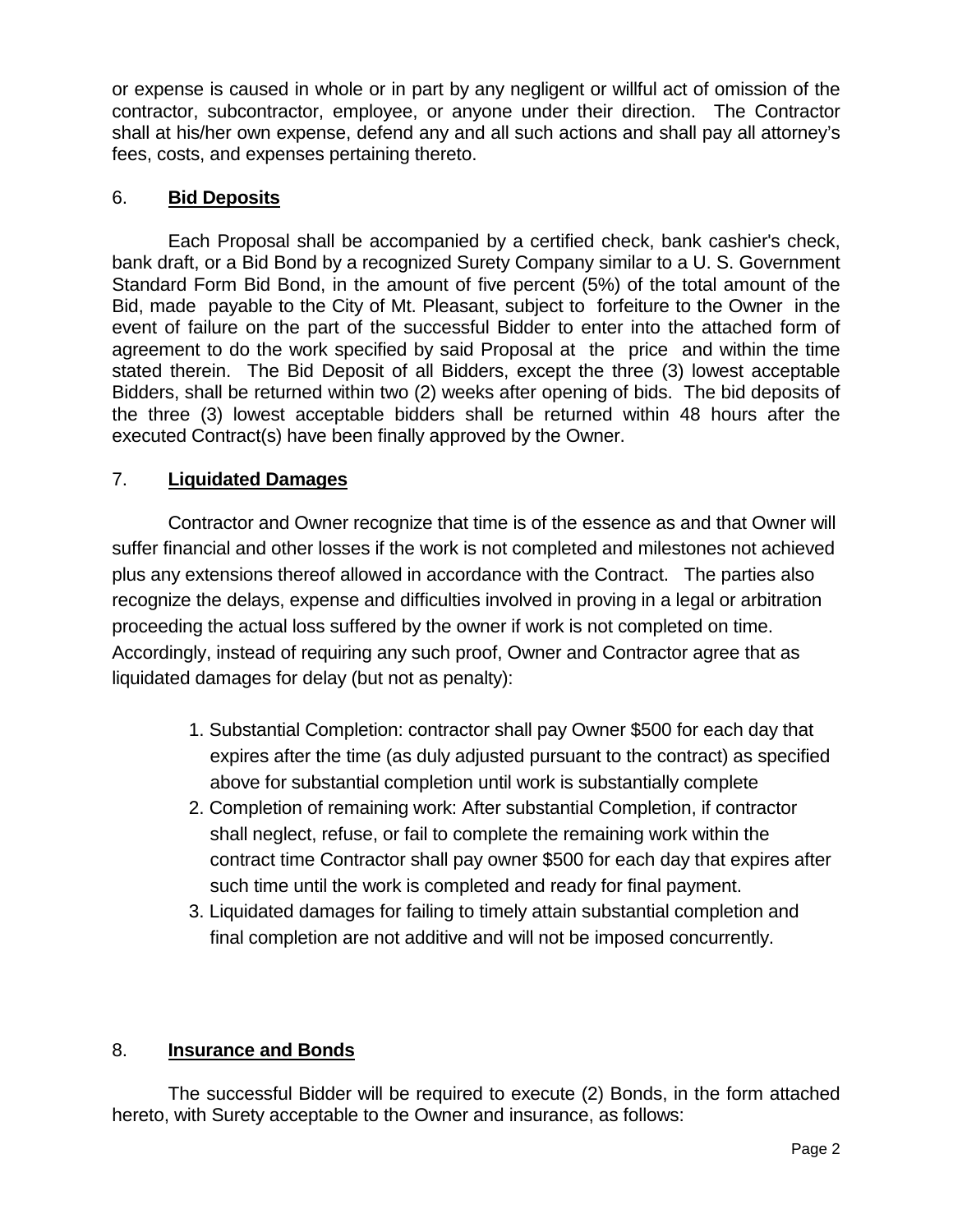- a. Bond in the amount of 100% of the Estimated Contract Price running to the City of Mt. Pleasant, Michigan, to insure the completion of the entire work, according to the statues of the State of Michigan in effect at that time.
- b. Bond in the amount of 100% of the Estimated Contract Price running to the People of the State of Michigan for the protection of Subcontractors and Labor and Material Men, according to the statutes of the State of Michigan in effect at that time.
- c. Insurance in the amounts required by City Ordinance as specified in the Section 1 - General Construction Specifications, attached hereto.

The successful bidder shall be required to furnish for each set of executed Contract Documents, and conformed copies thereof, an original conformed Performance Bond, Labor and Materials Bond, and Insurance Certificates using the attached forms. Any other bond forms are not permissible.

## 9. **Permits and Local Codes**

The Contractor shall obtain, at his/her expense, all other required local construction permits and shall comply with local building code and inspection requirements. The Contractor shall obtain the soil erosion and sedimentation control permit.

## 10. **Qualifications of Bidders**

It is the intent of the Owner to award the Contract to a Bidder fully capable, both financially and with regard to experience, to perform and complete all work in a satisfactory and timely manner. Evidence of such competency must be furnished on the forms included in the proposal, listing projects of similar difficulty, scope of work, and size, which the Bidder has satisfactorily undertaken and completed.

It is the intention of the City to award the contract to a Contractor whose ability and financial resources are fully equal to the task of performing the work in a satisfactory manner. With this in view, the Proposal calls for at least five (5) references, using specific names of persons to contact concerning the Contractor's ability to do this particular class of work. References from municipalities are preferred. The mere ability to furnish a Performance Bond shall not be accepted as sufficient evidence of responsibility on the part of the Bidder. The Bidder may also be required to furnish evidence of his current financial status.

## 11. **Interpretation of Documents**

If any Bidder is in doubt as to the true meaning of any part of the Plans, Specifications or any Contract Document, he/she may submit to the Owner a written request for an interpretation thereof. Any interpretation made in response to such a query shall be made only by Addendum, duly issued, and a copy of such Addendum shall be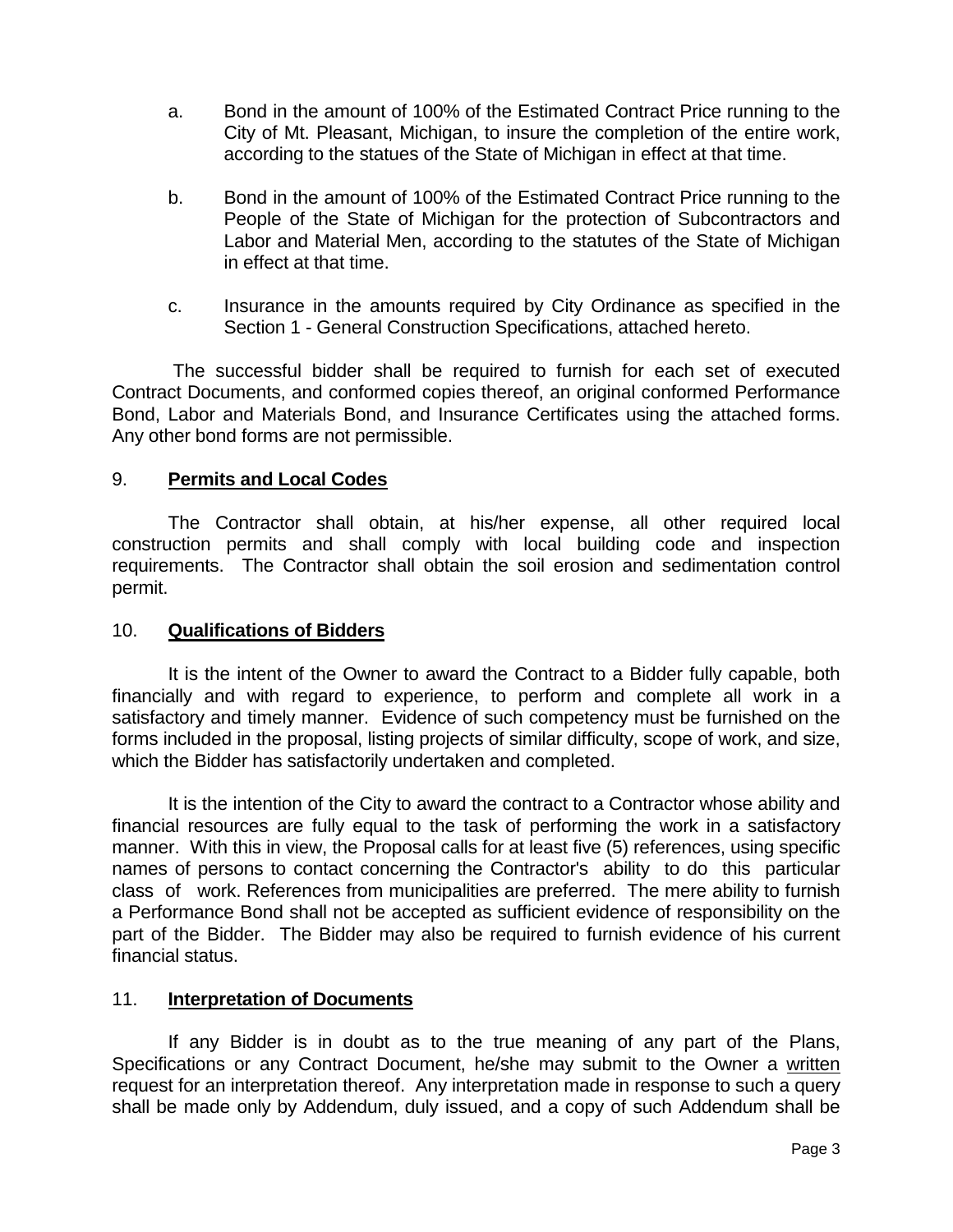mailed or duly delivered to each prospective Bidder. The Owner shall not be responsible for any other explanation or interpretation of the Contract Documents. Alternative proposals that are suggested by bidders will be given consideration, if presented before the bid opening. If accepted, an addendum will be issued and sent out to all potential bidders, so that they may bid on the alternatives that have been identified.

## 12. **Execution of Bid Proposal**

A Bid Proposal, which is not signed by the individual making it, should have attached thereto a Power of Attorney evidencing authority to sign the Bid Proposal in the name of the person for whom it is signed.

A Bid Proposal, which is signed by a partnership, shall be signed by all of the partners or by an Attorney-in-Fact. If signed by an Attorney-in-Fact, there should be attached to the Bid a Power of Attorney evidencing authority to sign the Bid Proposal in the name of the partnership and such Power of Attorney shall be signed by all partners of the partnership.

A Bid Proposal, which is signed for a corporation, should have the correct corporate name thereof and the signature of the President, or other authorized officer(s) of the corporation, manually written below the corporate name and on the line indicating "By:\_\_\_\_\_\_\_\_\_\_\_\_\_\_\_\_\_\_\_\_\_\_\_\_\_\_\_." If such a Bid Proposal is manually signed by an officer other than the President of the corporation, a certified copy of a Resolution of the Board of Directors evidencing the authority of such officer(s) to sign the Bid Proposal should be attached thereto. Such a Bid Proposal should also bear the attested signature of the Secretary of the corporation and an impression of the corporate seal.

## 13. **Execution of Contract**

The successful Bidder to whom an award is made shall be required to enter into a written agreement, in the form attached hereto, within ten (10) days after receipt of a Notice of Award and copies of the documents to be executed. In the event the successful Bidder fails to comply with this provision, he/she may be considered by the Owner to have abandoned all his/her rights and interests in the award and his/her certified check or amount of the Bid Bond may be declared to be forfeited to the Owner, and the Contract may be awarded to another.

## 14. **Bidder Responsibility For Conditions of Work and Site**

The Bidder, or his/her representative, shall make personal investigation of the site of work and of existing structures and shall determine to his/her own satisfaction the conditions to be encountered, the nature of the ground, the difficulties involved in making connections to existing structures and pipes, and any and all other factors affecting the work proposed under the Contract.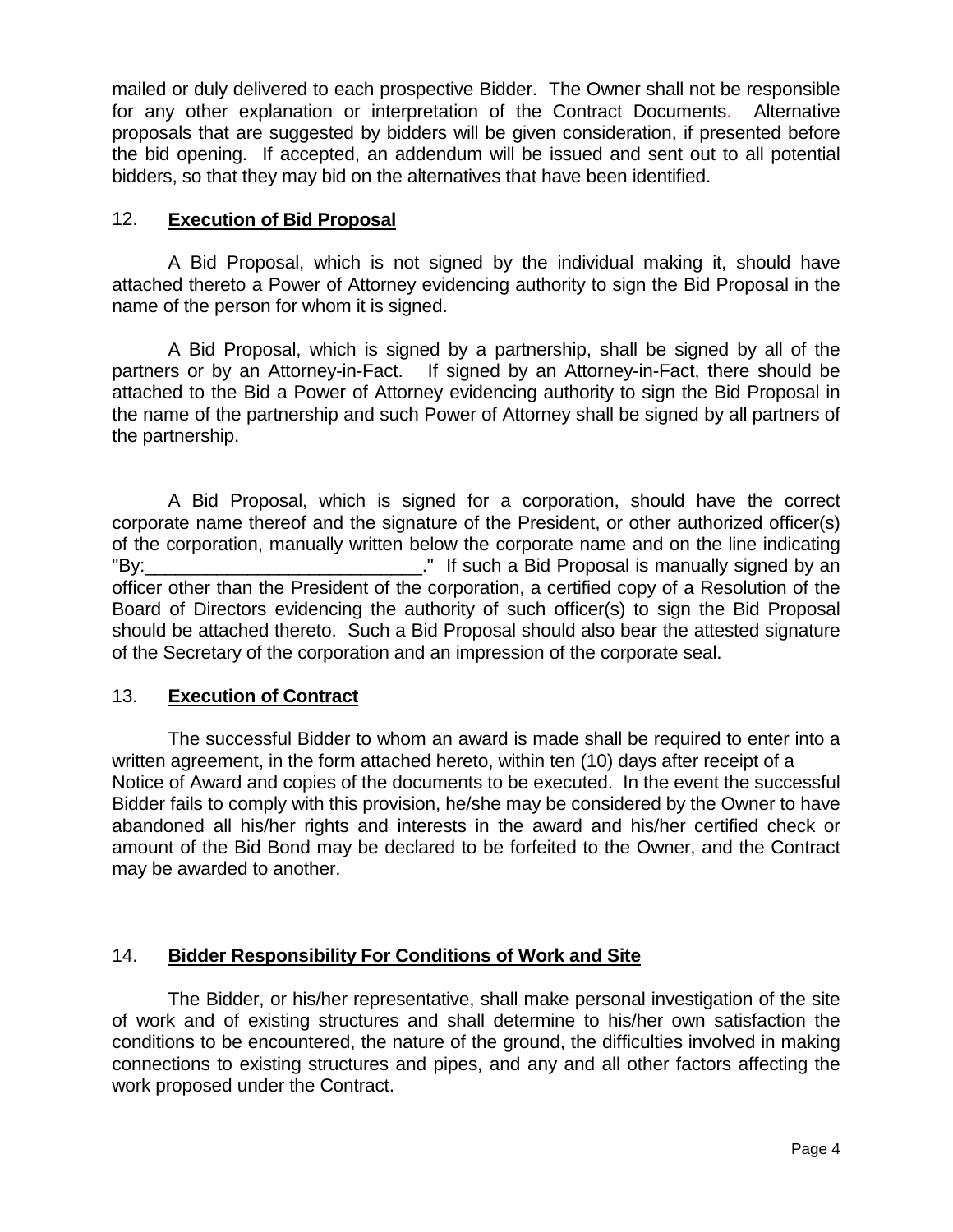The Bidder to whom the Contract is awarded shall not be entitled to any additional compensation by reason of conditions being different from those anticipated or by reason of his/her failure to fully acquaint himself/herself with the conditions at the site affecting the work of the Contract.

## 15. **Changes in Work**

If any change is required to be made in the work of the Contract, a payment adjustment therefore shall be determined as agreed upon in writing by the contractor and owner.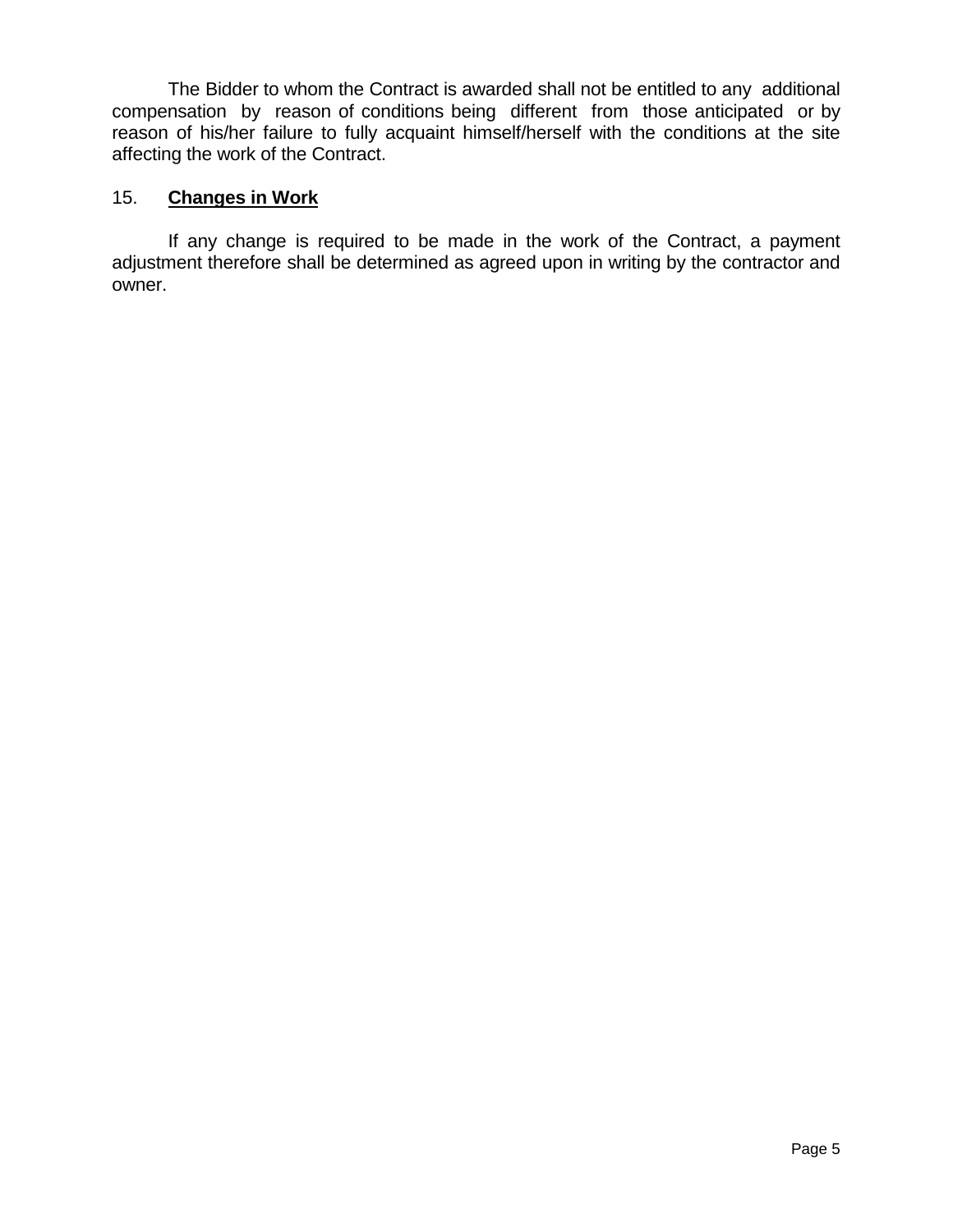## City of Mt. Pleasant, Michigan 2016 Phone System Replacement Project **BID PROPOSAL**

TO: City Hall/City Clerk BID DATE: March 8, 2016 320 W. Broadway Street TIME: 1:30 p.m. Mt. Pleasant, MI 48858

The undersigned, as Bidder, hereby declares that his bid is made in good faith without fraud or collusion with any person or persons bidding on the same Contract; that he has carefully read and examined the Contract Documents, including the Notice to Bidders, Instructions, Bond Forms, Technical and Detailed Specifications, and Contract Drawings, for the designated work and understands all of the same; that he, or his representative, has made such a personal investigation at the site as is necessary to determine the character and difficulties attending the execution of the proposed work; and he proposes and agrees that if this Proposal is accepted, he will contract with the Owner in the form of the Contract hereto annexed, to provide necessary machinery, tools, apparatus and other means of construction, including utility and transportation services, necessary to do all the work and furnish all the materials and equipment specified or referred to in the Contract Documents, including Addenda in the manner and time therein prescribed, and according to the requirements of the Owner as therein set forth to furnish Contractor Bonds and Insurance required of the Contractor by the Contract Documents, and that he will take in full payment therefore the unit prices set forth in the following Proposal.

The Bidder understands that the Owner reserves the right to reject any or all bids and to waive any irregularities in the bidding.

The Bidder agrees that his bid shall be good and may not be withdrawn for a period of sixty (60) calendar days after the scheduled closing time for receiving the bids.

Upon receipt of a written Notice of Award of the Bid, the Bidder shall execute the formal Contract Agreement attached hereto within ten (10) days and shall deliver to the Owner a Surety Bond or Bonds required. In the event the Contract and Bond are not executed within the time above set forth, the Bid Deposit attached in the sum of five percent (5%) of the Bid Proposal shall become the property of the Owner as liquidated damages for the delay and additional expense to the Owner caused thereby.

The Bidder hereby agrees to commence work under this Contract on or before the date to be specified in the written Notice to Proceed executed by the Owner and to fully complete the project as stipulated in the Special Conditions of these Specifications. The Bidder further agrees to pay as liquidated damages the sum indicated in the Special Conditions for each consecutive calendar day thereafter, until substantial completion, that is when all work items in the proposal are complete and notification of substantial completion of work items and final quantities is given to the Information Technology Director by the contractor.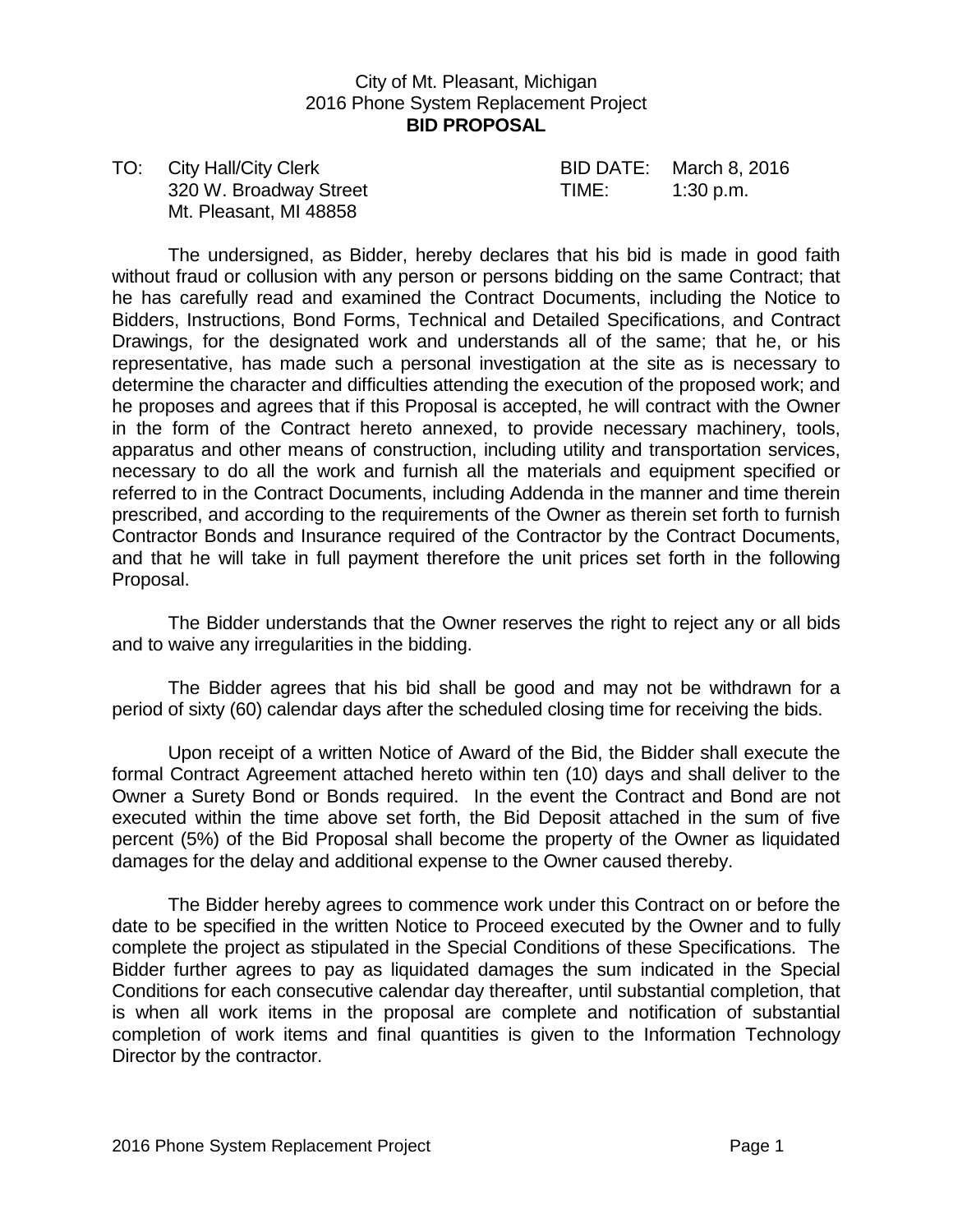The below unit prices shall include all labor, materials, overhead, profit, insurance, etc., to cover the finished work of the several kinds specified, and the Bidder agrees to perform all of the work described in the Specifications and/or shown on the Plans for the following unit prices. TOTAL SHOULD MATCH COST WORKSHEET.

|                                | ONE TIME COSTS TOTAL                                                                                                                                                                                                           | \$                          |  |  |
|--------------------------------|--------------------------------------------------------------------------------------------------------------------------------------------------------------------------------------------------------------------------------|-----------------------------|--|--|
|                                |                                                                                                                                                                                                                                | .=============<br>(figures) |  |  |
|                                |                                                                                                                                                                                                                                |                             |  |  |
| (written)                      | and 100 Dollars and 100 Dollars and 100 Dollars and 100 Dollars and 100 Dollars and 100 Dollars and 100 Dollars                                                                                                                |                             |  |  |
|                                | <b>RECURRING COSTS TOTAL</b>                                                                                                                                                                                                   | \$<br>===============       |  |  |
|                                |                                                                                                                                                                                                                                | (figures)                   |  |  |
| (written)                      | and 100 Dollars and 100 Dollars and 100 Dollars and 100 Dollars and 100 Dollars and 100 Dollars and 100 Dollars                                                                                                                |                             |  |  |
| <b>RESPECTFULLY SUBMITTED:</b> |                                                                                                                                                                                                                                |                             |  |  |
|                                | Company Name experience and the company name of the contract of the contract of the contract of the contract of the contract of the contract of the contract of the contract of the contract of the contract of the contract o |                             |  |  |
|                                |                                                                                                                                                                                                                                |                             |  |  |
|                                |                                                                                                                                                                                                                                |                             |  |  |
|                                |                                                                                                                                                                                                                                |                             |  |  |
|                                |                                                                                                                                                                                                                                |                             |  |  |
|                                |                                                                                                                                                                                                                                |                             |  |  |
|                                |                                                                                                                                                                                                                                |                             |  |  |
|                                |                                                                                                                                                                                                                                |                             |  |  |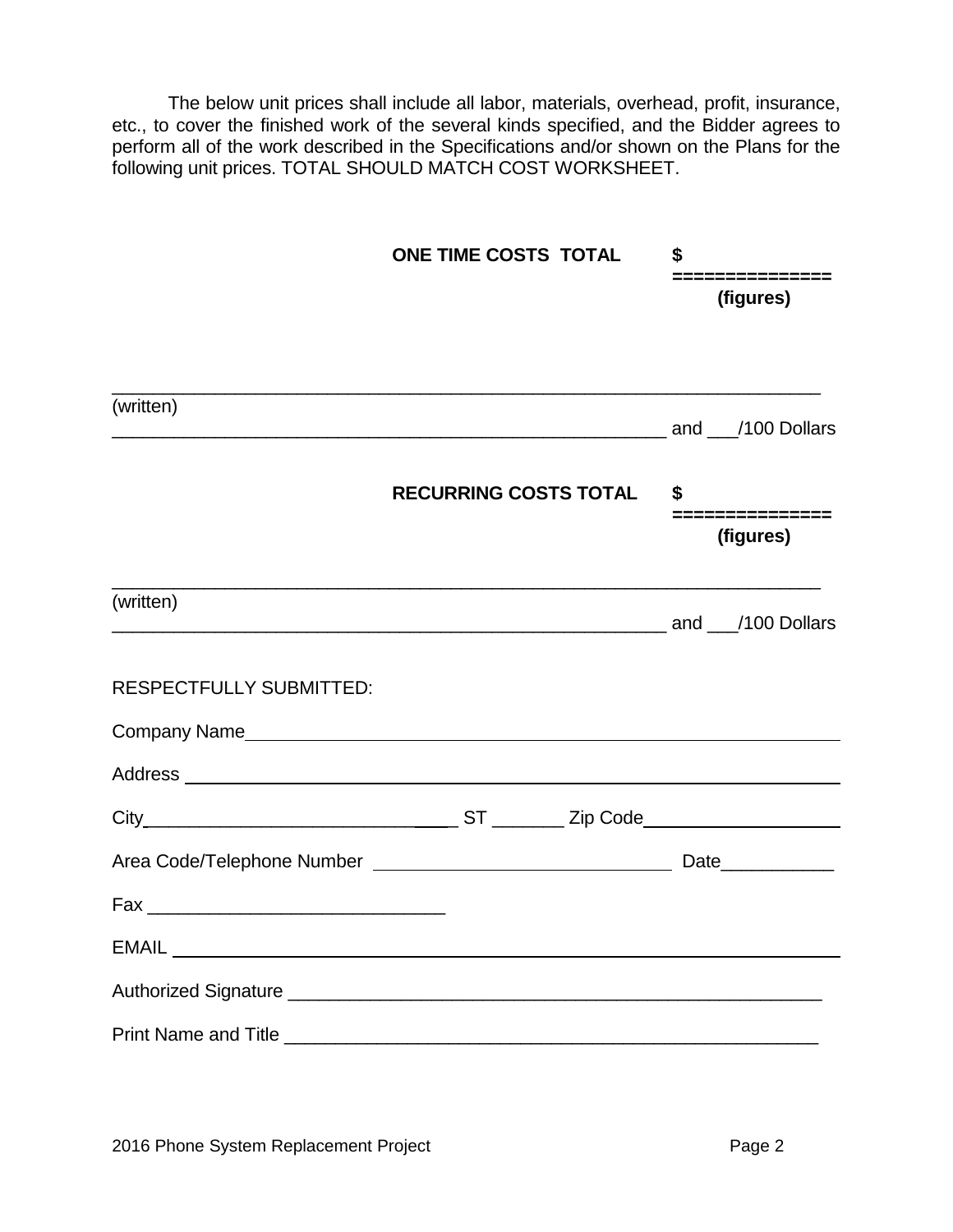# **EXPERIENCE QUESTIONNAIRE**

To be furnished by Bidder

## **The signatory of this proposal guarantees the truth and accuracy of all statements and of all answers hereinafter made.**

- 1. How many years have you been in business as a contractor under your present name?
- 2. What projects of a similar nature has your organization contracted for within the past five years? (NOTE: Fill out each blank completely.)

\_\_\_\_\_\_\_\_\_\_\_\_\_\_\_\_\_\_\_\_\_\_\_\_\_\_\_\_\_\_\_\_\_\_\_\_\_\_\_\_\_\_\_\_\_\_\_\_\_\_\_\_\_\_\_\_\_\_\_\_\_\_

| <b>Name of Owner</b><br>& Location | Name/Address/Phone #<br>of Person in Charge<br>as Reference | <b>Type</b><br>of<br>Work | <b>Value</b><br>of<br><b>Work</b> | <b>Date</b><br><b>Completed</b> |
|------------------------------------|-------------------------------------------------------------|---------------------------|-----------------------------------|---------------------------------|
| 1.                                 |                                                             |                           |                                   |                                 |
|                                    |                                                             |                           |                                   |                                 |
| 2.                                 |                                                             |                           |                                   |                                 |
|                                    |                                                             |                           |                                   |                                 |
| 3.                                 |                                                             |                           |                                   |                                 |
|                                    |                                                             |                           |                                   |                                 |
| 4.                                 |                                                             |                           |                                   |                                 |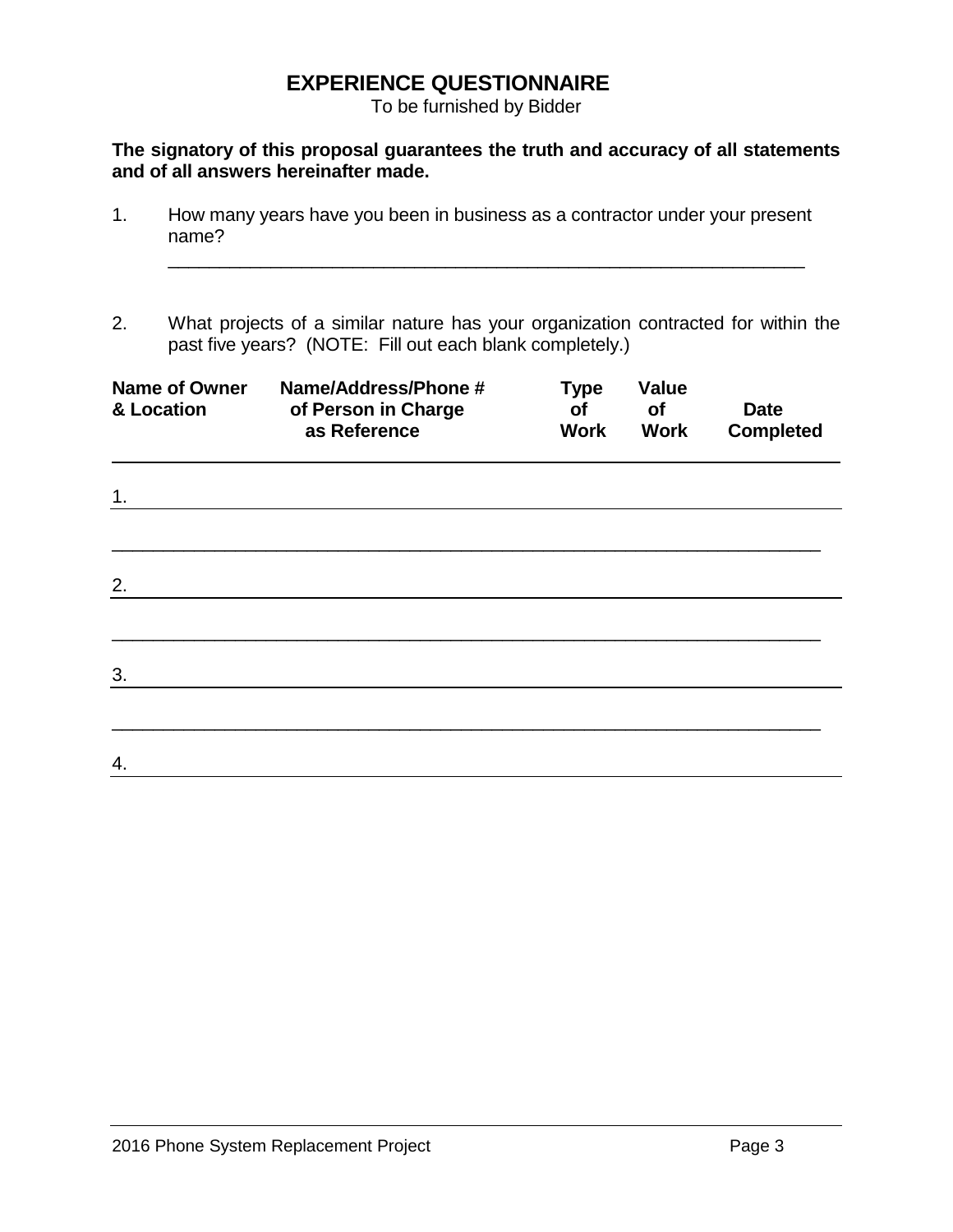## TIMELINE:

In the space below (or a sheet you attach to the submitted bid) please provide your proposed timeline if you are awarded the phone system replacement contract. Assume a starting date of April 18, 2016, though the final agreed upon start date will be specified in the notice to proceed.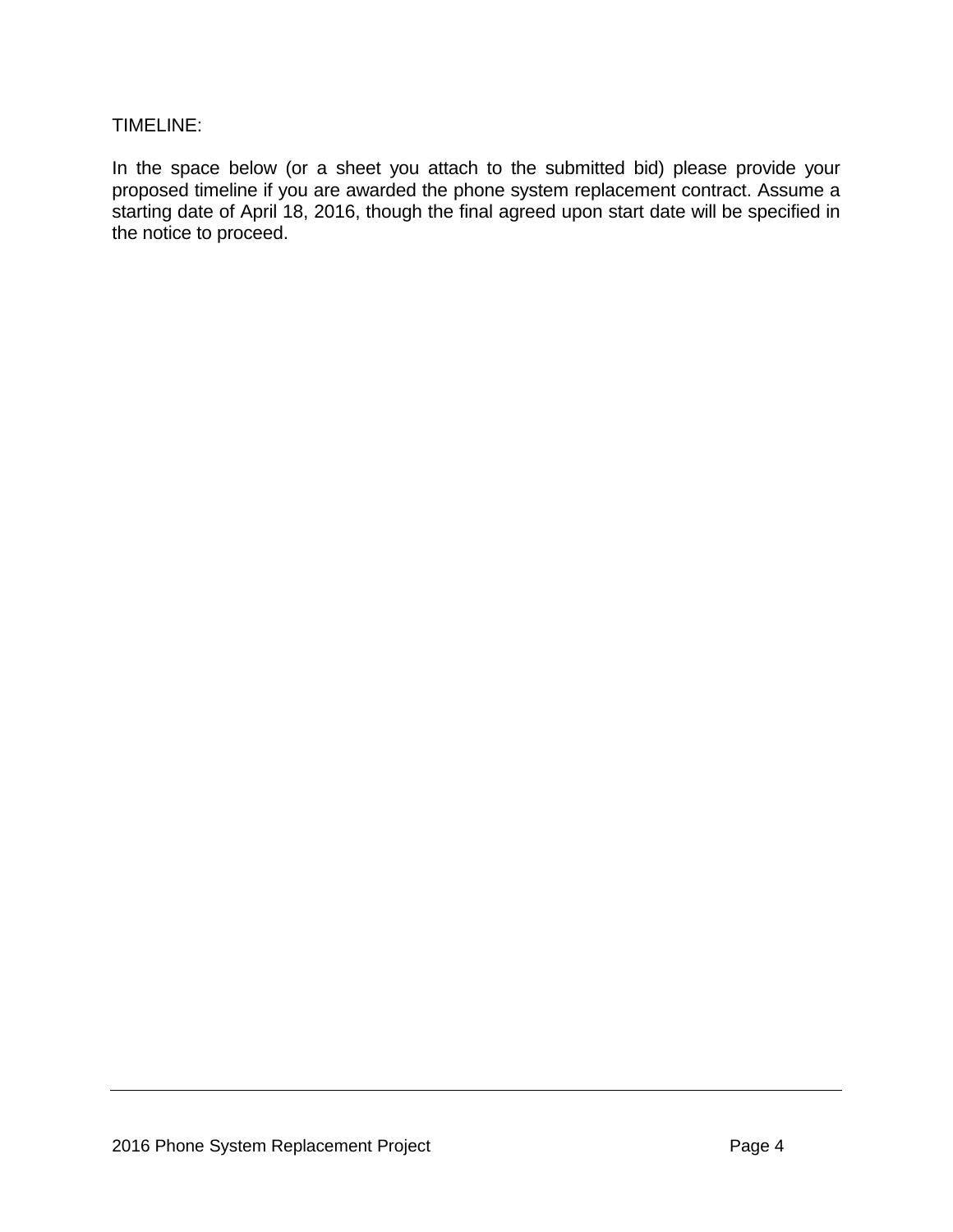| <b>Cost Worksheet</b>                                                                                                                                                                                                                                                                                                                                                   |                |                                     |                      |                  |                      |                     |                    |                                   |                    |              |                            |
|-------------------------------------------------------------------------------------------------------------------------------------------------------------------------------------------------------------------------------------------------------------------------------------------------------------------------------------------------------------------------|----------------|-------------------------------------|----------------------|------------------|----------------------|---------------------|--------------------|-----------------------------------|--------------------|--------------|----------------------------|
| <b>Cost Worksheet Instructions:</b> Provide a cost response for each cost area. The pricing should be based on the detailed functionality that the City<br>requires for each functional area. When a single price may be provided for a group of modules, please provide that cost with a notation. All additional<br>costs should be captured in the respective areas. |                |                                     |                      |                  |                      |                     |                    |                                   |                    |              |                            |
| <b>Cost Area</b><br>(Functional and Technical Requirements -<br>Section 2.6)                                                                                                                                                                                                                                                                                            | <b>General</b> | <b>Voicemail/Aut</b><br>o Attendant | <b>Per Extension</b> | <b>City Hall</b> | <b>Public Safety</b> | <b>Public Works</b> | <b>Water Plant</b> | <b>Wastewater</b><br><b>Plant</b> | <b>Nelson Park</b> | Fax          | <b>Total</b>               |
| <b>One-Time Costs:</b>                                                                                                                                                                                                                                                                                                                                                  |                |                                     |                      |                  |                      |                     |                    |                                   |                    |              |                            |
| <b>IP Phones Costs</b>                                                                                                                                                                                                                                                                                                                                                  |                |                                     |                      |                  |                      |                     |                    |                                   |                    |              | 0                          |
| System Hardware Costs (switches, etc                                                                                                                                                                                                                                                                                                                                    |                |                                     |                      |                  |                      |                     |                    |                                   |                    |              | $\mathbf 0$                |
| Software Licensing Costs (if any)                                                                                                                                                                                                                                                                                                                                       |                |                                     |                      |                  |                      |                     |                    |                                   |                    |              | $\bf{0}$                   |
| <b>Professional Service Costs</b>                                                                                                                                                                                                                                                                                                                                       |                |                                     |                      |                  |                      |                     |                    |                                   |                    |              | $\pmb{0}$                  |
| Training Costs                                                                                                                                                                                                                                                                                                                                                          |                |                                     |                      |                  |                      |                     |                    |                                   |                    |              | $\mathbf 0$                |
| Expenses (miscellaneous)                                                                                                                                                                                                                                                                                                                                                |                |                                     |                      |                  |                      |                     |                    |                                   |                    |              | $\bf{0}$                   |
| <b>Total One-Time Costs</b>                                                                                                                                                                                                                                                                                                                                             |                | 0l<br>ΩL                            | 0                    | 0                | 0l                   | $\mathbf{0}$        | 0l                 | 0                                 | 0                  | $\mathbf{0}$ | $\mathbf 0$                |
|                                                                                                                                                                                                                                                                                                                                                                         |                |                                     |                      |                  |                      |                     |                    |                                   |                    |              |                            |
| <b>Recurring Maintenance Costs:</b>                                                                                                                                                                                                                                                                                                                                     |                |                                     |                      |                  |                      |                     |                    |                                   |                    |              |                            |
| <b>IP Phone Services</b>                                                                                                                                                                                                                                                                                                                                                |                |                                     |                      |                  |                      |                     |                    |                                   |                    |              | $\mathbf 0$                |
| <b>Recurring Software Licensing Costs</b>                                                                                                                                                                                                                                                                                                                               |                |                                     |                      |                  |                      |                     |                    |                                   |                    |              | $\mathbf 0$                |
| Annual Maintenance<br>Additional Maintenance Fees                                                                                                                                                                                                                                                                                                                       |                |                                     |                      |                  |                      |                     |                    |                                   |                    |              | $\mathbf 0$                |
|                                                                                                                                                                                                                                                                                                                                                                         | $\mathbf 0$    | $\bf{0}$                            | $\mathbf 0$          | $\bf{0}$         | $\mathbf 0$          | $\mathbf 0$         |                    | $\mathbf 0$                       |                    | $\bf{0}$     | $\mathbf 0$<br>$\mathbf 0$ |
| <b>Total Recurring Maintenance Costs</b>                                                                                                                                                                                                                                                                                                                                |                |                                     |                      |                  |                      |                     | $\mathbf 0$        |                                   | $\mathbf 0$        |              |                            |
| Maintenance Schedule:                                                                                                                                                                                                                                                                                                                                                   | Year 1         | Year 2                              | Year <sub>3</sub>    | Year 4           | Year 5               |                     |                    |                                   |                    |              |                            |
| Rate of Increase over Prior Year (as a                                                                                                                                                                                                                                                                                                                                  |                |                                     |                      |                  |                      |                     |                    |                                   |                    |              |                            |
| percentage)                                                                                                                                                                                                                                                                                                                                                             |                |                                     |                      |                  |                      |                     |                    |                                   |                    |              |                            |
| Maintenance Costs (as a dollar amount)                                                                                                                                                                                                                                                                                                                                  |                |                                     |                      |                  |                      |                     |                    |                                   |                    |              |                            |
|                                                                                                                                                                                                                                                                                                                                                                         |                |                                     |                      |                  |                      |                     |                    |                                   |                    |              |                            |
| <b>Additional Costs:</b>                                                                                                                                                                                                                                                                                                                                                |                |                                     |                      |                  |                      |                     |                    |                                   |                    |              |                            |
| Other Costs (if applicable; please specify                                                                                                                                                                                                                                                                                                                              |                |                                     |                      |                  |                      |                     |                    |                                   |                    |              |                            |
| the nature of these costs)                                                                                                                                                                                                                                                                                                                                              |                |                                     |                      |                  |                      |                     |                    |                                   |                    |              |                            |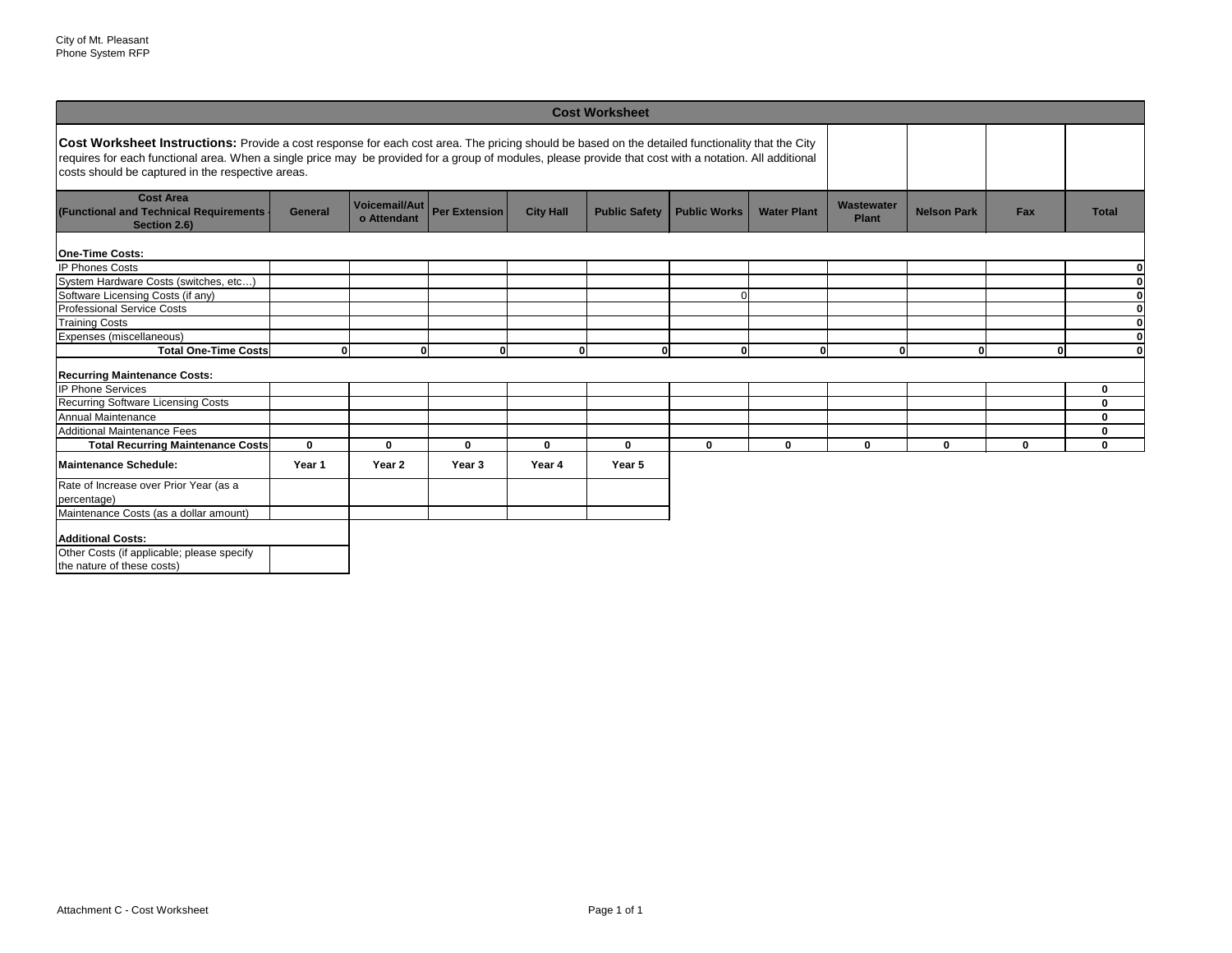## CITY OF MT. PLEASANT, MICHIGAN **N O T I C E O F A W A R D**

TO:

PROJECT description: 2016 Phone System Replacement

THE City of Mt. Pleasant has considered your BID submitted March 8, 2016 for the above-described WORK in response to its NOTICE TO BIDDERS and INSTRUCTIONS TO BIDDERS.

You are hereby notified that your BID has been accepted for items in the amount of

\_\_\_\_\_\_\_\_\_\_\_\_\_\_\_\_\_\_\_\_\_\_\_\_\_\_\_\_\_\_\_\_\_\_\_\_\_\_\_\_\_\_\_\_\_\_\_\_\_\_\_\_\_\_\_\_\_\_\_\_\_\_\_\_\_\_\_\_\_\_\_ You are required by the INSTRUCTIONS TO BIDDERS to execute the AGREEMENT and furnish the required Contractor's PERFORMANCE BOND, PAYMENT BOND, and CERTIFICATES OF INSURANCE within ten (10) calendar days from the date of this NOTICE to you.

If you fail to execute said AGREEMENT and to furnish said BONDS within ten (10) days from the date of this NOTICE, said CITY will be entitled to consider all your rights arising out of the CITY'S acceptance of your BID as abandoned and as a forfeiture of your BID BOND. The CITY will be entitled to such other rights as may be granted by law.

You are required to return an acknowledged copy of this NOTICE OF AWARD to the CITY.

Dated this \_\_\_\_\_ day of \_\_\_\_\_ 2016

City of Mt. Pleasant, Michigan **Owner** 

By: \_\_\_\_\_\_\_\_\_\_\_\_\_\_\_\_\_\_\_\_\_\_\_\_\_\_\_\_\_\_\_\_\_\_\_\_

Mayor, Kathy Ling

By: \_\_\_\_\_\_\_\_\_\_\_\_\_\_\_\_\_\_\_\_\_\_\_\_\_\_\_\_\_\_\_\_\_\_\_\_

Clerk, Jeremy Howard

RECEIPT OF NOTICE

Receipt of the above NOTICE OF AWARD is hereby acknowledged this \_\_\_\_\_ day of \_\_\_\_\_\_\_\_\_\_\_, 2016.

**Contractor** 

By: \_\_\_\_\_\_\_\_\_\_\_\_\_\_\_\_\_\_\_\_\_\_\_\_\_\_\_\_\_\_\_\_\_\_\_\_\_\_

(Print or Type Name and Title)

By: \_\_\_\_\_\_\_\_\_\_\_\_\_\_\_\_\_\_\_\_\_\_\_\_\_\_\_\_\_\_\_\_\_\_\_\_\_\_

(Signature)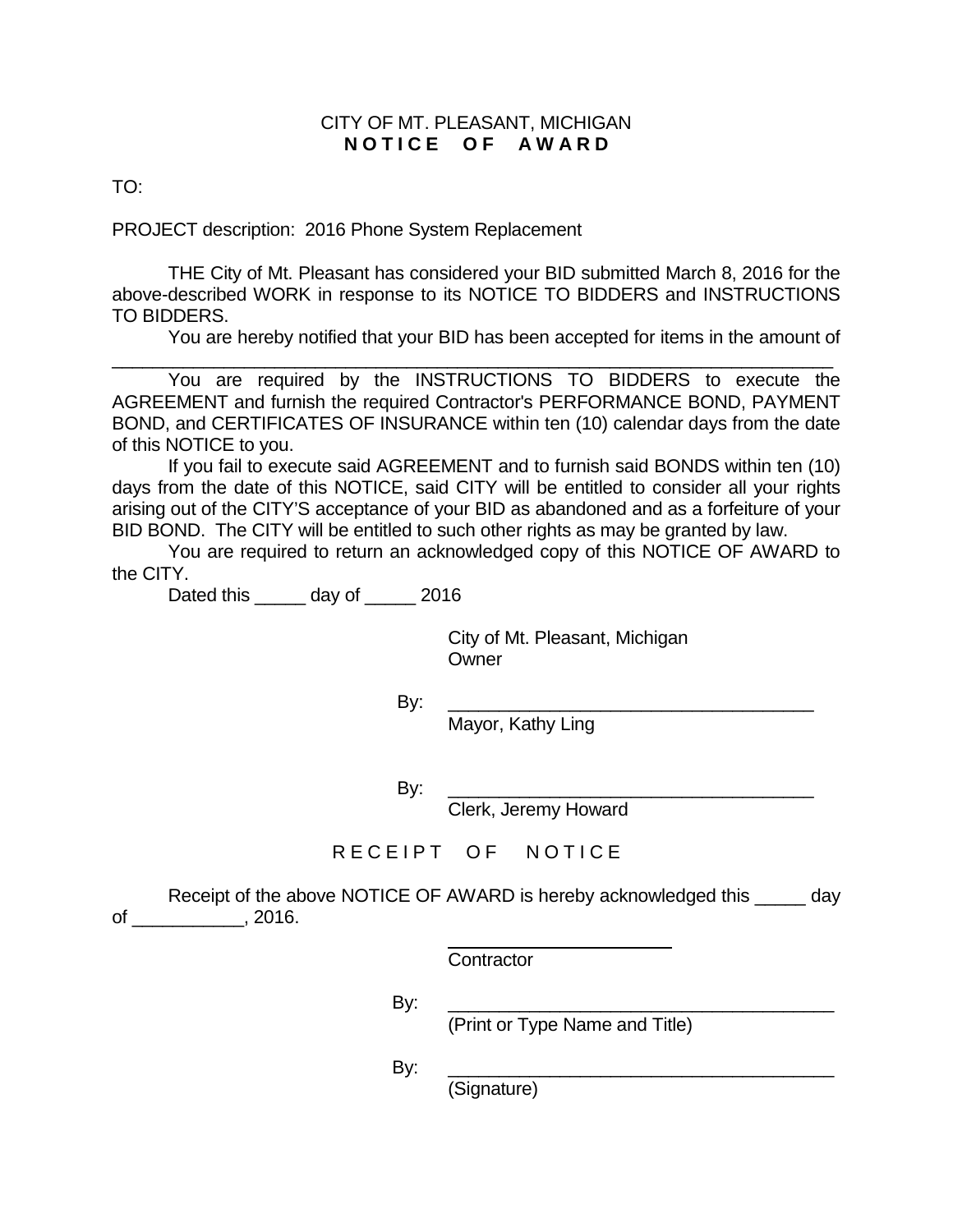## CITY OF MT. PLEASANT, MICHIGAN **A G R E E M E N T**

2016 Phone System Replacement

THIS AGREEMENT, made and entered into this \_\_\_\_\_ day of March 2016, by and between the THE CITY OF MT. PLEASANT, MICHIGAN, whose principal offices are located at City Hall, 320 West Broadway Street, Mt. Pleasant, Michigan 48858, hereinafter referred to as the CITY, and hereinafter referred to as CONTRACTOR, for the considerations stated herein, agree as follows:

- 1. The CONTRACTOR agrees to forthwith perform specified services in accordance with the Specifications attached hereto and incorporated herein by reference.
- 2. The CITY shall pay to the CONTRACTOR, and the CONTRACTOR shall accept as full payment for the performance of this work, subject to any additions or deductions provided for, the total contract price of Such payment shall be made within thirty (30) days of receipt of any invoice, pending completion and acceptance of work performed.
- 3. In the event of any disagreement or controversy arising between the parties hereto as to the meaning of the Specifications, the interpretation of the proper execution of this contract, the amount of work to be performed, measurements and quantities, material(s) to be used, rate of progress, or other disputes under this contract, such disagreement or controversy shall be submitted to the Information Technology Director, and the decision of the Information Technology Director shall be final.
- 4. All work shall be performed in strict compliance with the Specifications attached hereto.
- 5. In the event the CITY determines, at any time, that the work to be performed hereunder is not being performed in a good, substantial, workmanlike or timely manner, the CITY may suspend or terminate work hereunder without any liability to the CITY.
- 6. It is understood and agreed that the Notice to Bidders, Proposal, Specifications, and all Addenda prepared for this project are all essential documents of this contract and are incorporated as a part of this Agreement by reference.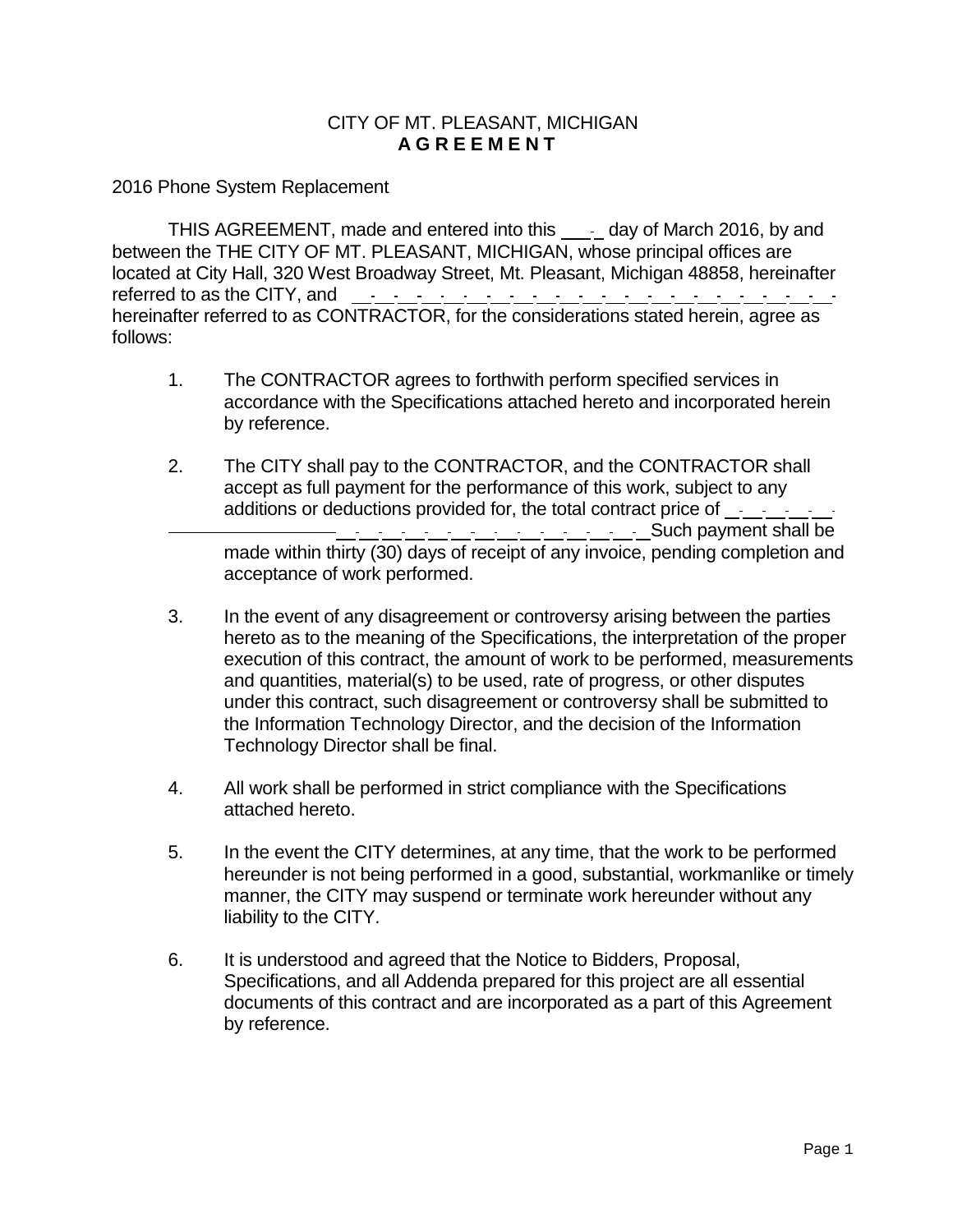- 7. In the event that any provision of any part of this contract conflicts with the provision(s) of another part of the contract, the provisions contained in the document first listed below, when applicable, shall govern:
	- a) Agreement
	- b) Addenda
	- c) Special Conditions of Contract
	- d) Supplemental Specifications
	- e) Contract Drawings
	- f) Approved Shop and Working Drawings and Change Orders
	- g) Contractor's Proposal and Bid Schedule
	- h) Detailed Specifications
	- i) Standard Special Provisions<br>j) Technical Specifications
	- **Technical Specifications**
	- k) Instructions to Bidders
	- l) Notice to Bidders
- 8. This agreement shall be binding upon the personal representatives, successors and assigns of the parties hereto.

In the WITNESS WHEREOF, the parties hereto have executed this document the day and year first above written.

WITNESSES:

# CITY OF MT. PLEASANT, MICHIGAN

|                   | By: | Mayor                           |
|-------------------|-----|---------------------------------|
|                   |     | <b>City Clerk</b>               |
| <b>WITNESSES:</b> |     | <b>CONTRACTOR:</b>              |
|                   | By: | Signature of Authorized officer |
|                   |     | Print or Type Name & Title      |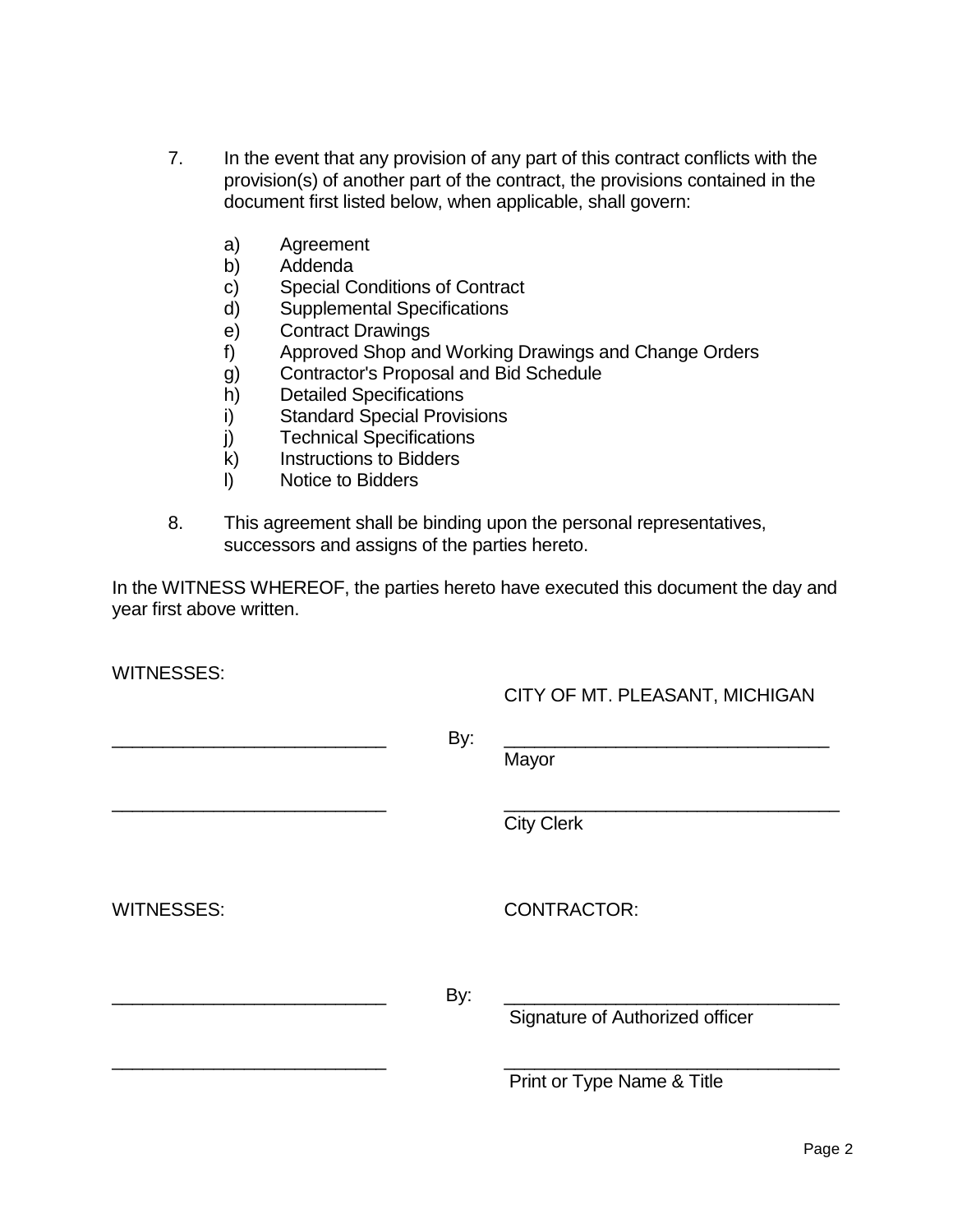City of Mt. Pleasant, Michigan

# **P A Y M E N T B O N D**

(Under Act 213 of 1963)

KNOW ALL MEN BY THESE PRESENTS, \_\_\_\_\_\_\_\_\_\_\_\_\_\_\_\_\_\_\_\_\_\_\_\_\_\_\_\_\_\_\_,

as PRINCIPAL, and \_\_\_\_\_\_\_\_\_\_\_\_\_\_\_\_\_\_\_\_\_\_\_\_\_\_\_\_\_\_, a Corporation, organized and existing under the laws of the State of \_\_\_\_\_\_\_\_\_\_\_\_\_\_\_\_\_\_\_\_, and duly authorized to transact business in the State of Michigan, as SURETY, are held and firmly bound unto CITY OF MT. PLEASANT, MICHIGAN, as obligee, and hereinafter called "OWNER", in \_\_\_\_\_\_\_\_\_\_\_\_\_\_\_\_\_\_\_\_\_\_\_\_\_\_\_\_\_\_\_\_\_\_\_\_\_\_\_\_\_\_\_\_\_\_ lawful money of the United States of America, for the payment whereof, the PRINCIPAL and SURETY bind themselves, their heirs, administrators, executors, successors and assigns, jointly and severally, firmly by these presents.

WHEREAS, the above PRINCIPAL has entered into a written contract with the OWNER, dated \_\_\_\_\_\_\_, 2016, for the work known as:

# 2016 PHONE SYSTEM REPLACEMENT PROJECT

in accordance with the plans and specifications prepared by the CITY OF MT. PLEASANT, Mt. Pleasant, Michigan, which contract is hereby referred to and made a part hereof as fully and to the same extent as if the same were entirely written herein; and

WHEREAS, this bond is given in compliance with and subject to the provisions of the Act 213 of the Public Acts of Michigan for the year 1963, as amended by subsequent acts to date.

NOW, THEREFORE, the conditions of this obligation are that if the PRINCIPAL and its subcontractors shall make all payments as they become due and payable of all amounts owing to subcontractors and to parties supplying labor or materials to the PRINCIPAL, or to its subcontractors, in the prosecution of the work provided for in said contract (intending to include herein all claimants as defined in Section 6 of Act 213 of 1963, as amended), then this obligation shall be void; otherwise, the same shall be in full force and effect; and

PROVIDED, that any alterations which may be made in the terms of the said contract, or in the work to be done under it, or the giving by the party of the first part of said contract, any extension of the time for the performance of said contract or any other forbearance on the part of either part to the other, shall not in any way release the PRINCIPAL and the SURETY, or either of them, their heirs, executors, administrators, successors, or assigns, from any liability hereunder. Notice to the SURETY of any alterations, extensions of or of any forbearance being hereby waived.

IN WITNESS WHEREOF, signed and sealed this \_\_\_ day of \_\_\_\_\_\_\_\_\_, 2016

.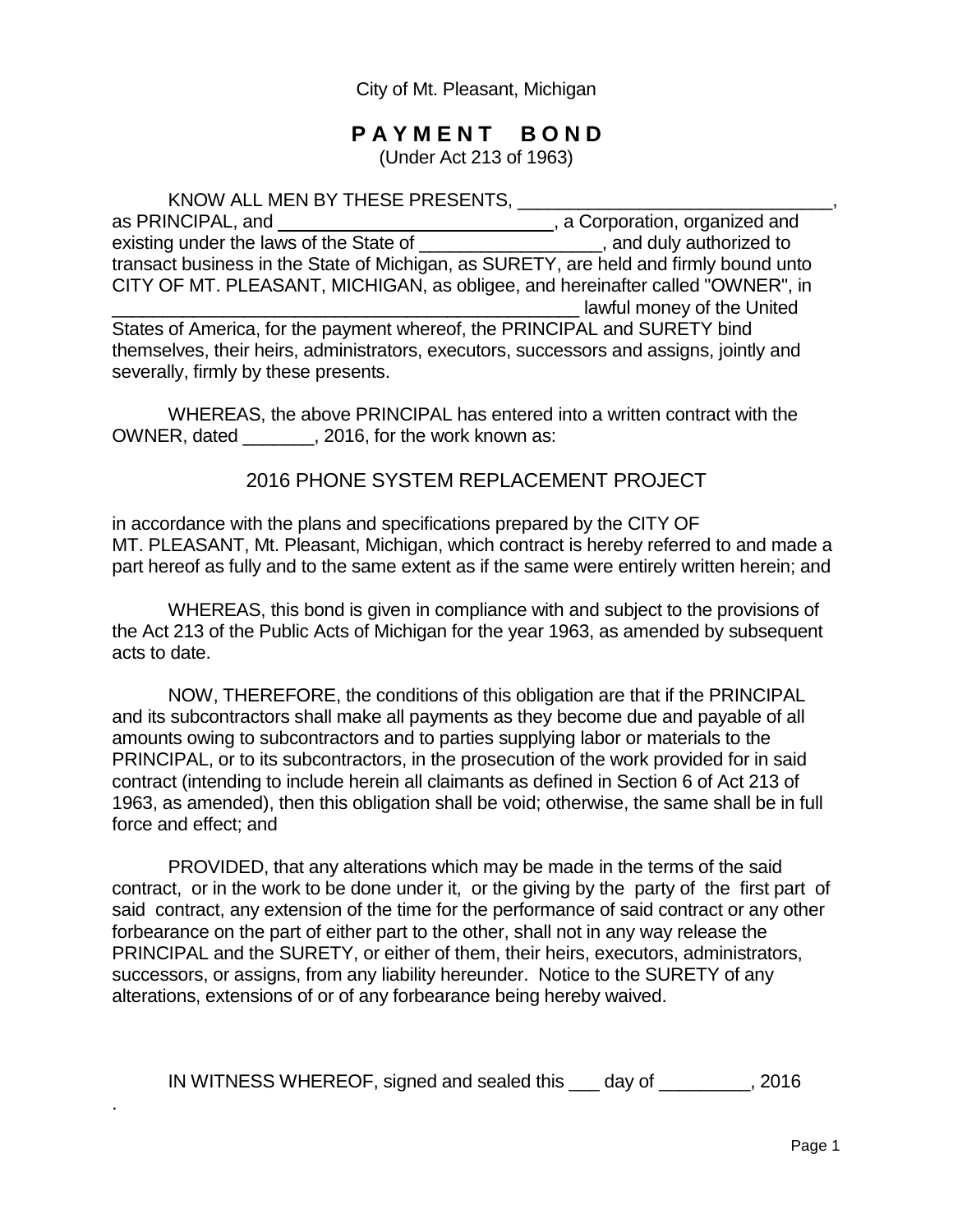| <b>WITNESSES:</b>                                                                                                    | PRINCIPAL: ___________________ |        |
|----------------------------------------------------------------------------------------------------------------------|--------------------------------|--------|
| <u> 1989 - Johann John Stein, markin fan it ferstjer fan it ferstjer fan it ferstjer fan it ferstjer fan it fers</u> |                                | (Seal) |
|                                                                                                                      |                                | (Seal) |
|                                                                                                                      |                                |        |
| <u> 1990 - Johann John Harry Harry Harry Harry Harry Harry Harry Harry Harry Harry Harry Harry Harry Harry Harry</u> |                                | (Seal) |
| <u> 2000 - Jan James James Barnett, amerikan personal (</u>                                                          |                                |        |
| LOCAL ADDRESS OF AGENT FOR SURETY:                                                                                   |                                |        |

(Name)

(Street, City, State, ZIP Code)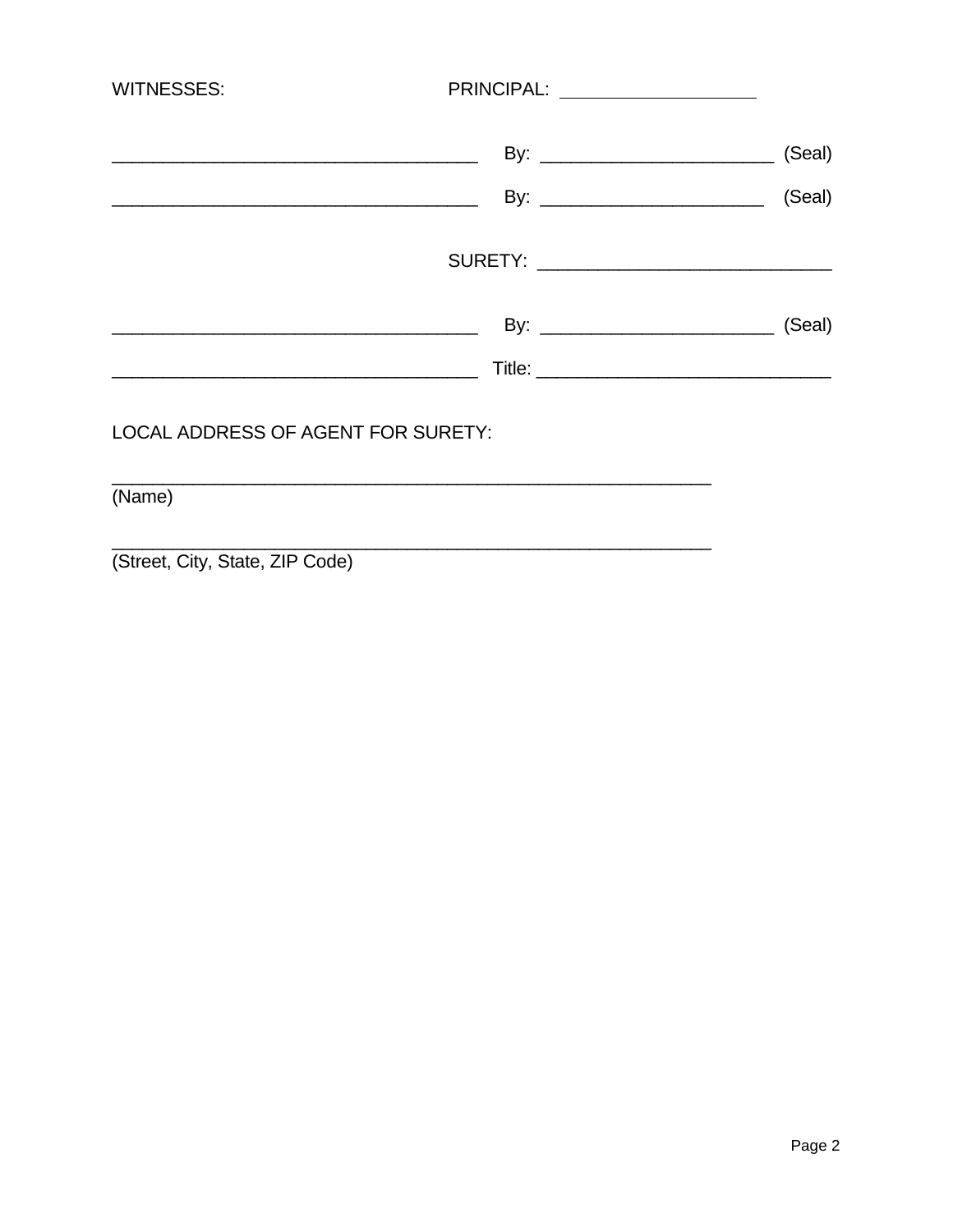## City of Mt. Pleasant, Michigan **P E R F O R M A N C E B O N D**

KNOW ALL MEN BY THESE PRESENTS, That as PRINCIPAL, and \_\_\_\_\_\_\_\_\_\_\_\_\_\_\_\_\_\_\_\_\_\_\_\_\_\_\_\_ , a Corporation, organized and existing under the laws of the State of \_\_\_\_\_\_\_\_\_\_\_\_\_\_\_\_\_\_\_, and duly authorized to transact business in the State of Michigan, as SURETY, are held and firmly bound unto the CITY OF MT. PLEASANT, MICHIGAN as obligee, and hereinafter called "OWNER", in the iust and full sum of lawful money of the United States of America, for the payment whereof, the PRINCIPAL and SURETY bind themselves, their heirs, administrators, executors, successors and assigns, jointly and severally, firmly by these presents.

WHEREAS, the above PRINCIPAL has entered into a written contract with the OWNER, dated \_\_\_\_\_\_\_, 2016, for the work known as:

## 2016 PHONE SYSTEM REPLACEMENT PROJECT

in accordance with the plans and specifications prepared by the CITY OF MT. PLEASANT, Mt. Pleasant, Michigan, which contract is hereby referred to and made a part hereof as fully and to the same extent as if the same were entirely written herein; and

WHEREAS, this bond is given in compliance with and subject to the provisions of the Act 213 of the Public Acts of Michigan for the year 1963, as amended by subsequent acts to date.

NOW, THEREFORE, the conditions of this obligation are such that if the PRINCIPAL shall, in all respects, well and truly keep and perform the said contract, and shall pay all sums of money due or to become due for any labor, materials, apparatus, fixtures or equipment furnished for the purpose of constructing the work provided in said contract, and shall defend, indemnify and save harmless the OWNER against any and all liens, encumbrances, damages, demands, expenses, costs and charges of every kind, except as otherwise provided in said contract documents, arising out of or in relation to the performance of said work and the provisions of said contract, and shall remove and replace any defects in the workmanship or materials, as provided by contract, then this obligation shall be null and void; otherwise, it shall remain in full force and effect; and

PROVIDED, that any alterations which may be made in the terms of the said contract, or in the work to be done under it, or any extension of the time for the performance of said contract or any other forbearance on the part of either part to the other, or the placing of an inspector or resident engineer thereon by the OWNER, shall not in any way release the PRINCIPAL and the SURETY, or either of them, their heirs, executors, administrators, successors, or assigns, from any liability hereunder. Notice to the SURETY of any alterations, extensions of or of any forbearance being hereby waived.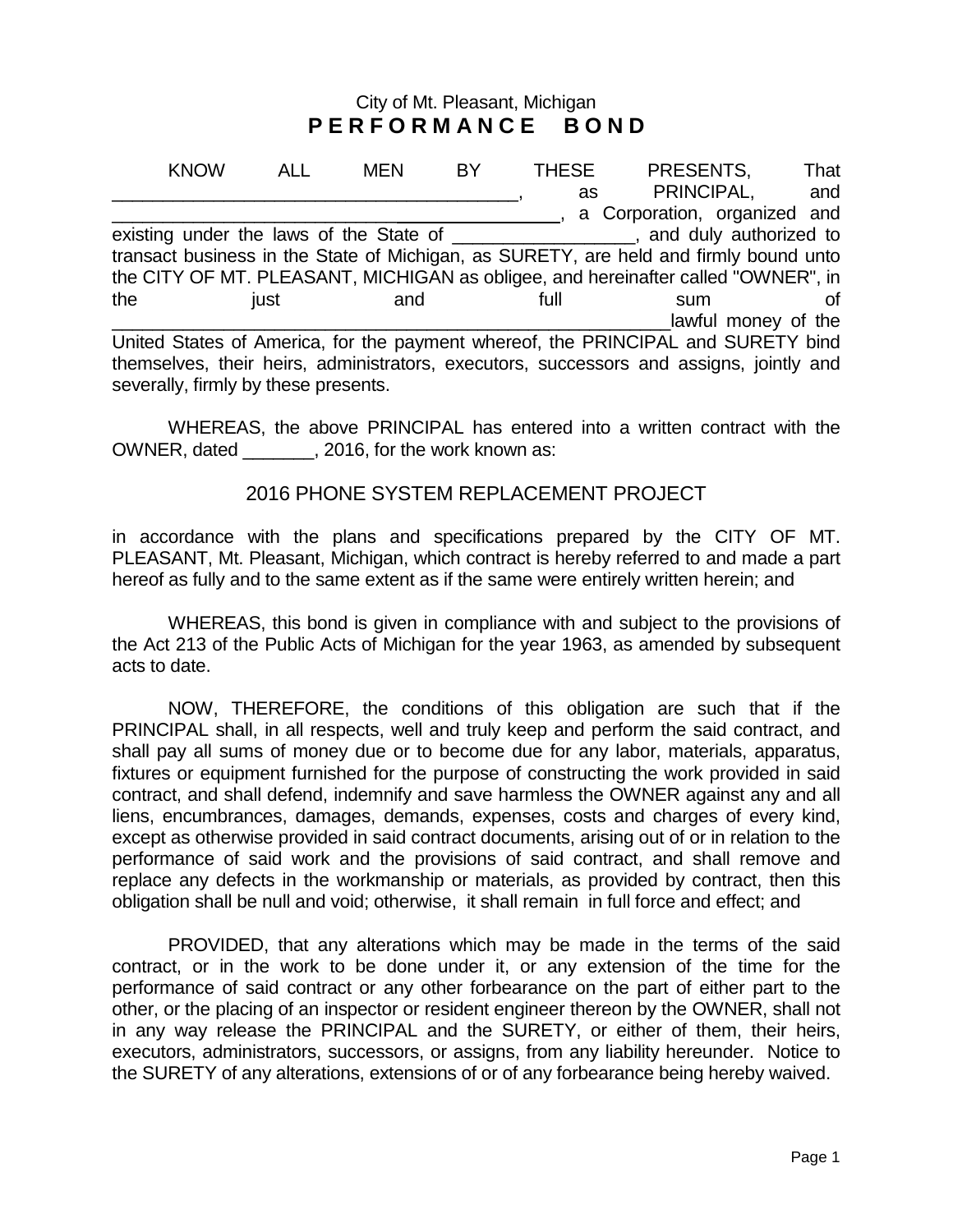|                                    | IN WITNESS WHEREOF, signed and sealed this _____ day of __________, 2016. |        |
|------------------------------------|---------------------------------------------------------------------------|--------|
| <b>WITNESSES:</b>                  | <b>PRINCIPAL:</b>                                                         |        |
|                                    |                                                                           |        |
|                                    |                                                                           | (Seal) |
|                                    | By: (Seal)                                                                |        |
|                                    | <b>SURETY:</b>                                                            |        |
|                                    |                                                                           | (Seal) |
|                                    |                                                                           |        |
| LOCAL ADDRESS OF AGENT FOR SURETY: |                                                                           |        |
| (Name)                             |                                                                           |        |

(Street, City, State, ZIP Code)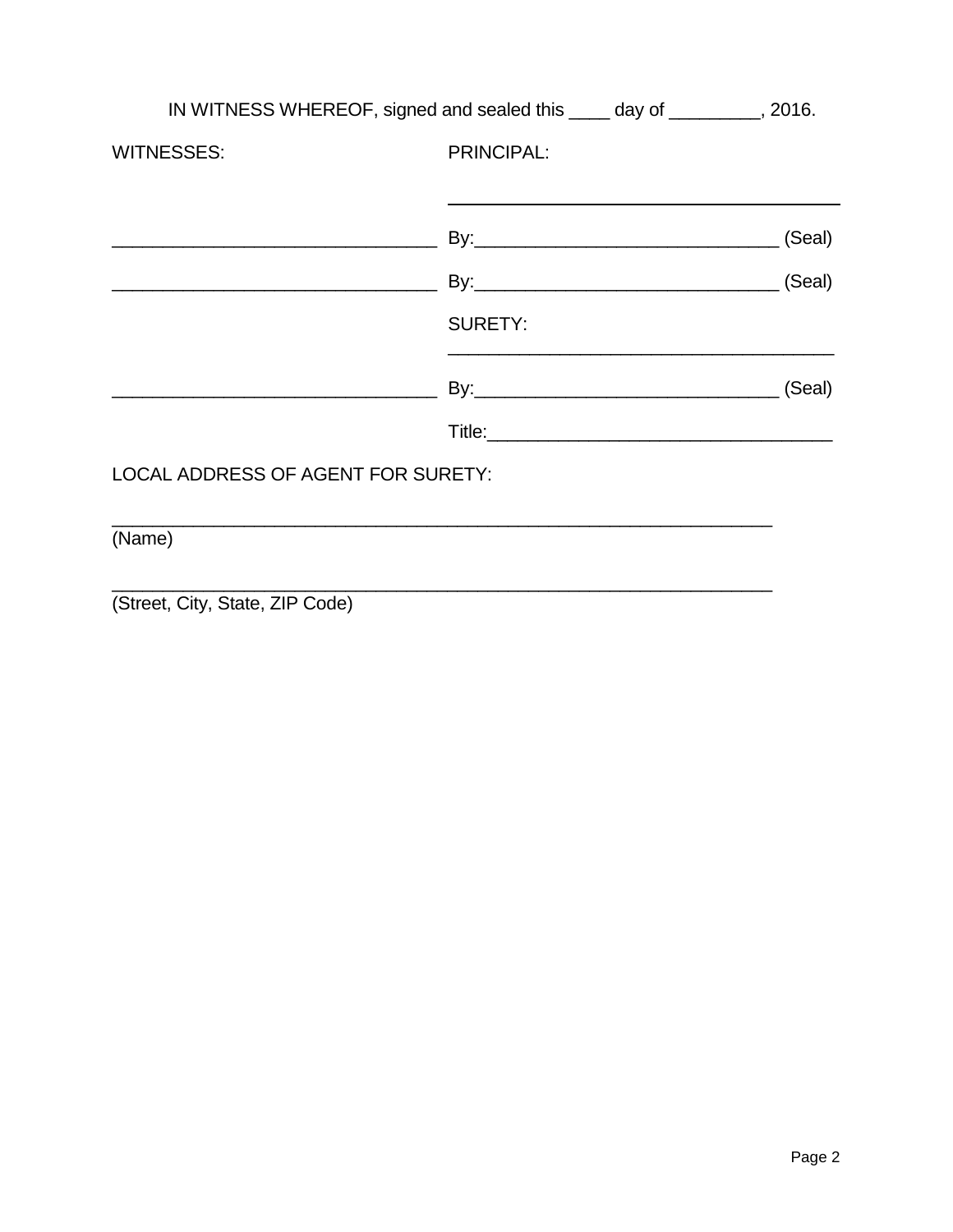

**City of Mt. Pleasant**

**Administrative Memo #8-78**

**Issued: October 10, 1978 Revised: September 28, 1979**

# **SUBJECT: Minimum Insurance Requirements for Contractors**

## **SUMMARY:**

The provision of adequate insurance by persons and businesses working for the City or on street right-of -way is essential to protect the public from the costs of injury or damage and to protect the City from unnecessary liability resulting from the acts of persons and businesses working for the City. Minimum insurance requirements are needed to provide this protection.

## **MEMO:**

Persons or businesses which provide professional services to the City under the terms of a written contract or provide labor and/or material to accomplish work for the City or for others on or over street right-of-way or other City property shall carry insurance and bonds to protect the public and the City from exposure to unnecessary financial risks.

Prior to signing of contracts, issuance of purchase orders or permits or other authorization to begin work, certificates of issuance evidencing the purchase of insurance amounts not less than required by this Administrative memo or bid specifications, whichever is greater, shall be filed with the City Clerk. Such certificates shall:

- I. Show that the insurance is currently in force and termination date of each policy.
- II. State the limits of liability of the policies covered by the certificate.
- III. Be issued to the City of Mt. Pleasant as the certificate holder.
- IV. Provide that the City will receive not less that 10 days written notice of the cancellation of any listed policy.
- V. Be issued in the name of an insurance company authorized to conduct business in the state of Michigan.

Required bonds shall be filed with the City Clerk prior to the signing of contracts or other authorizations to proceed with work.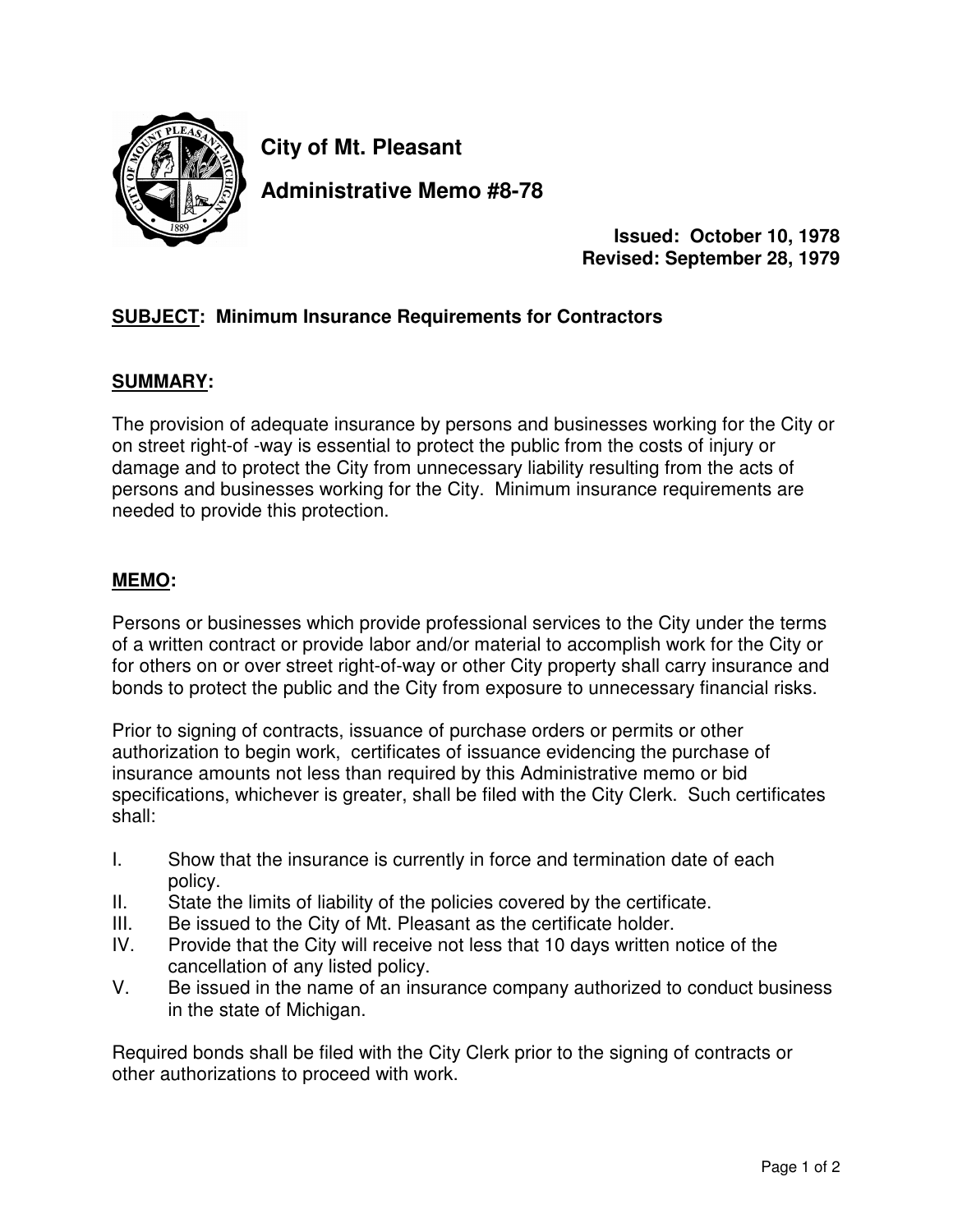Insurance and bonds shall meet or exceed the following requirements. Exceptions to recognize more or less hazardous operations and financial risks should be considered and with approval of the City Manager may be made in specifications or contract requirements prior to rewarding contracts or issuing purchase orders.

| <b>Insurance Requirements</b> |
|-------------------------------|
|-------------------------------|

| <b>Type</b>                                              | Limit of Liability                                                                      | City<br>Contractors | Contractors<br>on R.O.W. |  |
|----------------------------------------------------------|-----------------------------------------------------------------------------------------|---------------------|--------------------------|--|
| Worker's Compensation and<br><b>Employer's Liability</b> | <b>Statuary Coverage B</b>                                                              | Χ                   | X                        |  |
|                                                          | \$100,000                                                                               |                     |                          |  |
| <b>Public Liability</b>                                  |                                                                                         |                     |                          |  |
| Bodily Injury                                            | \$250,000 each person                                                                   | X                   | X                        |  |
|                                                          | \$500,000 each accident                                                                 | X                   | X                        |  |
| <b>Property Damage</b>                                   | \$250,000 each accident                                                                 | X                   | X                        |  |
|                                                          | \$250,000 each aggregate                                                                | Χ                   | X                        |  |
| <b>Automobile Liability</b>                              |                                                                                         |                     |                          |  |
| Bodily Injury                                            | \$250,000 each person                                                                   | X                   | X                        |  |
|                                                          | \$500,000 each accident                                                                 | X                   | X                        |  |
| <b>Property Damage</b>                                   | \$250,000 each accident                                                                 | X                   | X                        |  |
|                                                          | \$250,000 each aggregate                                                                | X                   | X                        |  |
| <b>Additional Insured</b>                                |                                                                                         |                     |                          |  |
| Clause                                                   | City of Mt. Pleasant to be<br>specifically named in<br>policy as additional<br>insured. | X                   | X                        |  |
| <b>Excess liability</b><br>(required unless risk         | \$1,000,000 each<br>occurrence                                                          | X                   |                          |  |
| nominal)                                                 |                                                                                         |                     |                          |  |

Persons or businesses engaged to provide labor and material in an amount in excess of \$10,000 or who will receive partial payments as work progresses will provide labor, performance and materials bonds equal to the value of the work being performed. Such bonds are not required where the work to be done is of a type in which the failure to perform will not adversely affect the City's ability to function or increase the City's cost of completing the work.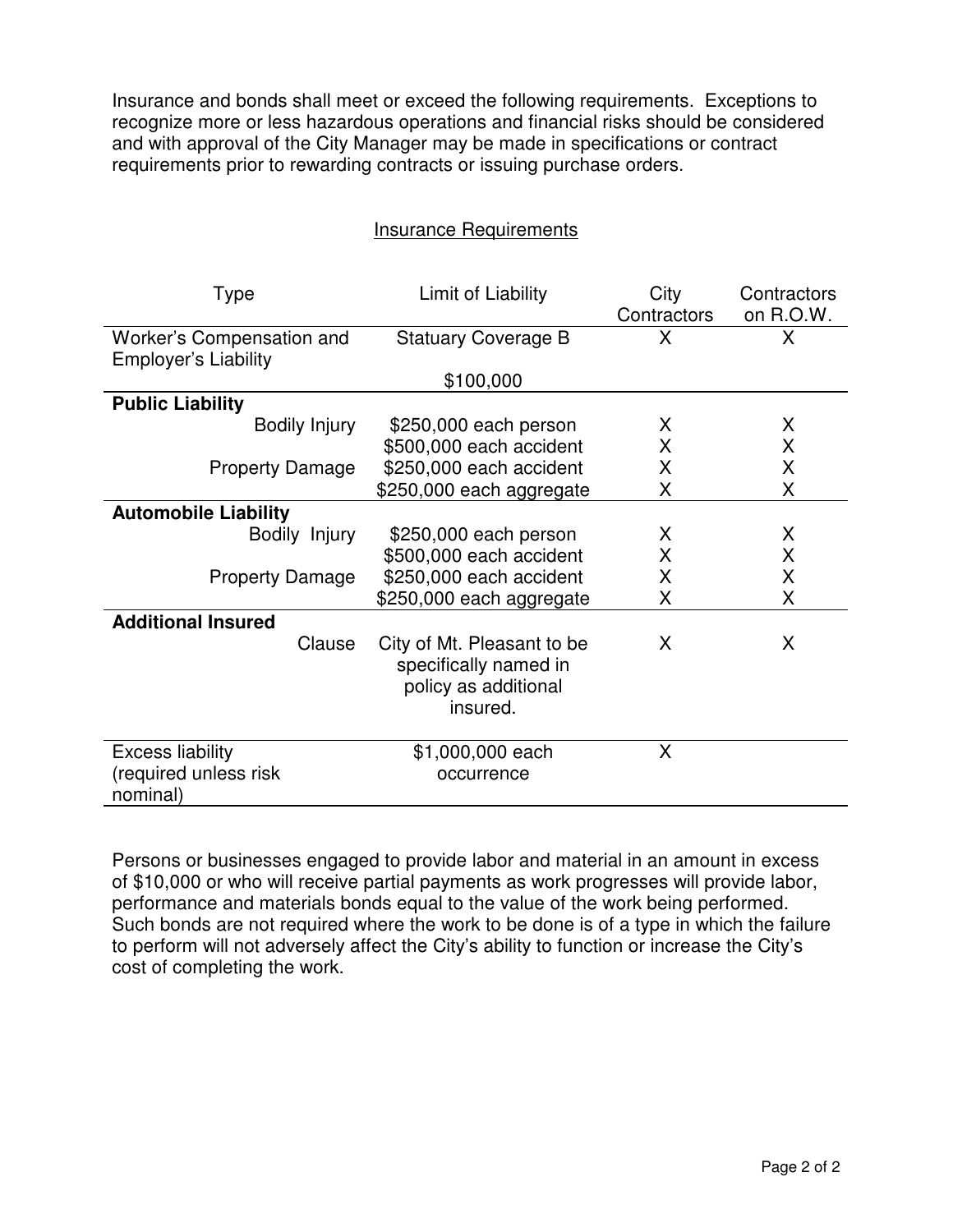City of Mt. Pleasant, Michigan 2016 Phone System Replacement

## **SUPPLEMENTAL QUESTIONS**

## Phone System

1. Proposed System Name/Model:

2. Technology (SIP/PRI/Other):

3. How does your system handle faxing? Is it integrated into the system in question or does it require the City to maintain separate analog lines?

4. Is your solution appliance based? Can it run in a virtualized environment?

5. If your solution can be virtualized, what environment does it require (Hyper-V, VMWare, etc.)?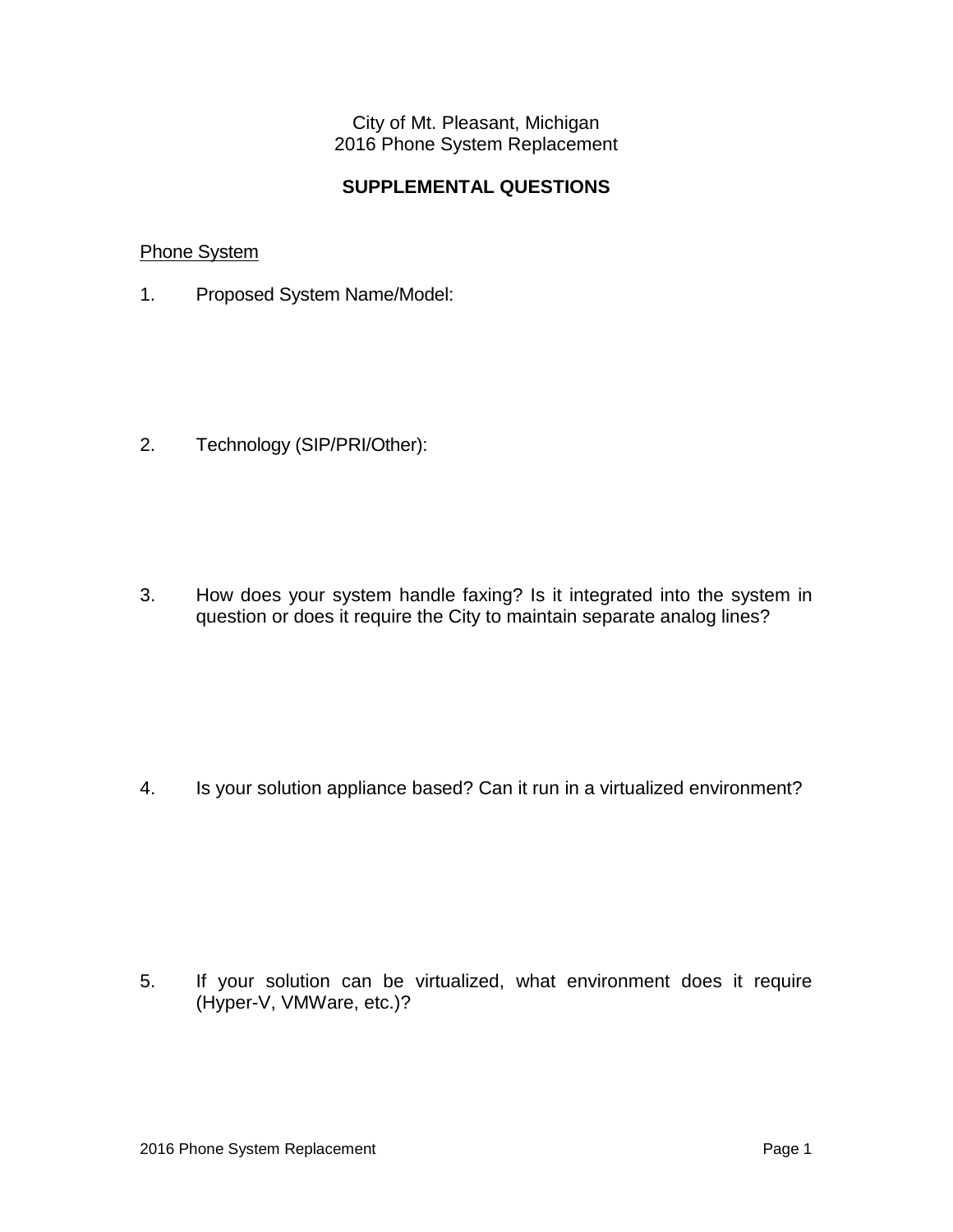6. What does your warranty cover and exclude? How long is the warranty for? What is the typical response time?

7. Does your phone system feature any sort of hardware redundancy or failover?

8. Does your solution support find me/follow me and or unified communications?

9. Is your solution mobile device friendly (BYOD)?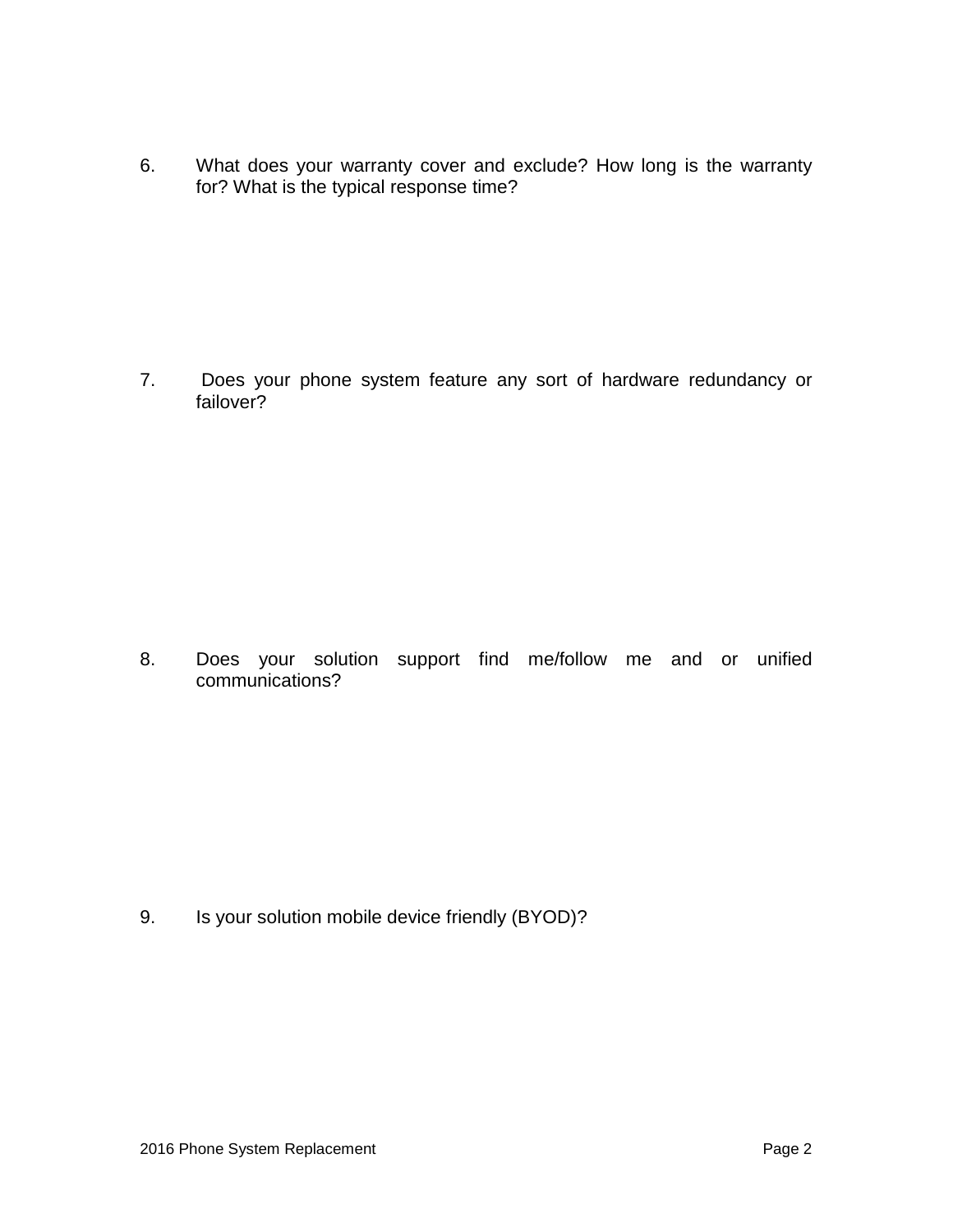## **Phone Needs by Location and Type**

Desk Phones: 49 Desk Phones: 32 Fax Lines: 7 Fax Lines: 3 Analog - Alarm: 1 Analog - Alarm: 1 Conference Rooms: 5 Conference Rooms: 2 Common Area: 2 Common Area: 12 External Paging: No External Paging: Yes

Desk Phones: 12 Desk Phones: 4 Fax Lines: 1 Fax Lines: 1 Analog - Alarm: 1 Analog - Alarm: 1 Common Area: 4 Common Area: 11

Desk Phones: 7 Desk Phones: 1 Fax Lines: 1 Fax Lines: 0 Analog - Alarm: 1 Analog - Alarm: 0 Common Area: 6 Common Area: 0 External Paging: Yes External Paging: No

## **City Hall Public Safety**

## **Public Works Wastewater Plant**

Conference Rooms: 1 Conference Rooms: 0 External Paging: Yes External Paging: Yes

## **Water Plant Nelson Park**

Conference Rooms: 0 Conference Rooms: 0

### **System Wide Needs:**

- **Nested Auto Attendant and Voicemail**
- **Unified Communication Solution**
- **Desire to eliminate analog fax lines with fax to email solution.**
- **Ability to host 2 concurrent conference calls**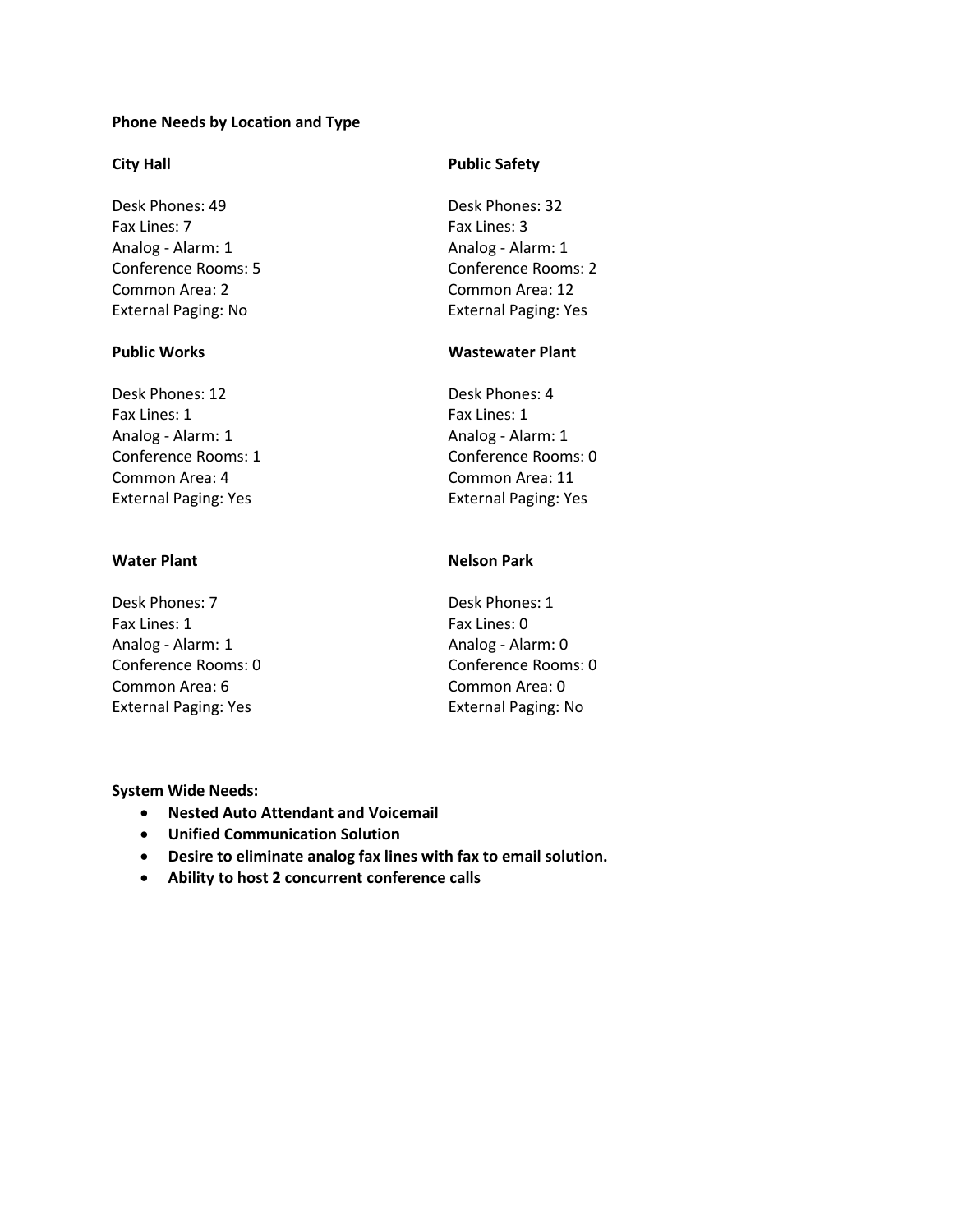### **Current Network Infrastructure**

Phone System - Nortel Option 11 (Photos of location installs included)

### **City Hall**

Borden 1 Product Name - HP Switch E5412zl(J8698A) PoE Enabled Borden 2 Product Name - HP Switch E5412zl(J8698A) PoE Enabled Fortinet FortiGate 240D Gigabit Firewall Barracuda Mail Spam Filter Barracuda Web Filter

## **Public Safety**

DPS-MDF (Downstairs) Product Name - HP ProCurve Switch 4208VL(J8773A) PoE NOT SUPPORTED - **In Process of Replacing to Support PoE (2/16/16)** DPS-IDF (Upstairs) Product Name - HP ProCurve Switch 4208vl (J8773A) PoE NOT SUPPORTED – **In Process of Replacing to Support PoE (2/16/16)**

### **Public Works**

## DPW-MDF Product Name - HP E2620-48-PoEP Switch(J9627A) PoE Enabled Waste-MDF Product Name - HP E2620-24-PoEP Switch(J9625A) PoE Enabled Water-MDF Product Name - HP E2620-24-PoEP Switch(J9625A) PoE Enabled Nelson Park Copper connected – 10 port unmanaged switch

Core switches Borden 1 and Borden 2 located at City Hall connect via single mode fiber to DPS-IDF, DPS-MDF, Water-MDF, DPW-MDF. Multi mode fiber connection from Waste-MDF to DPW-MDF, all switches are gigabit ethernet. 1GB downlink, 30MB uplink internet speed via fiber to City Hall, then converted to ethernet to firewall.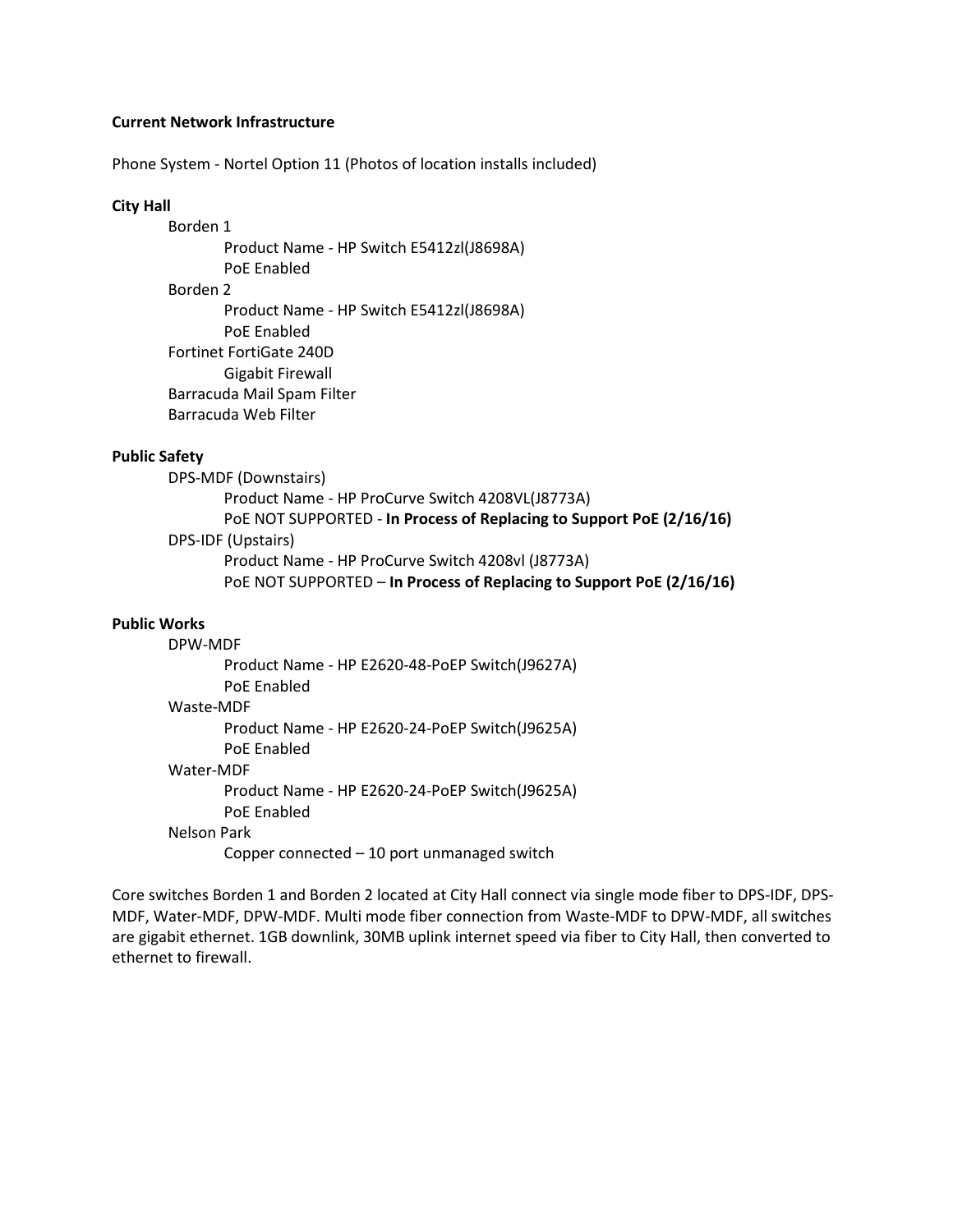## **City Hall PBX**



## **Water Department PBX**



**Waste Water PBX**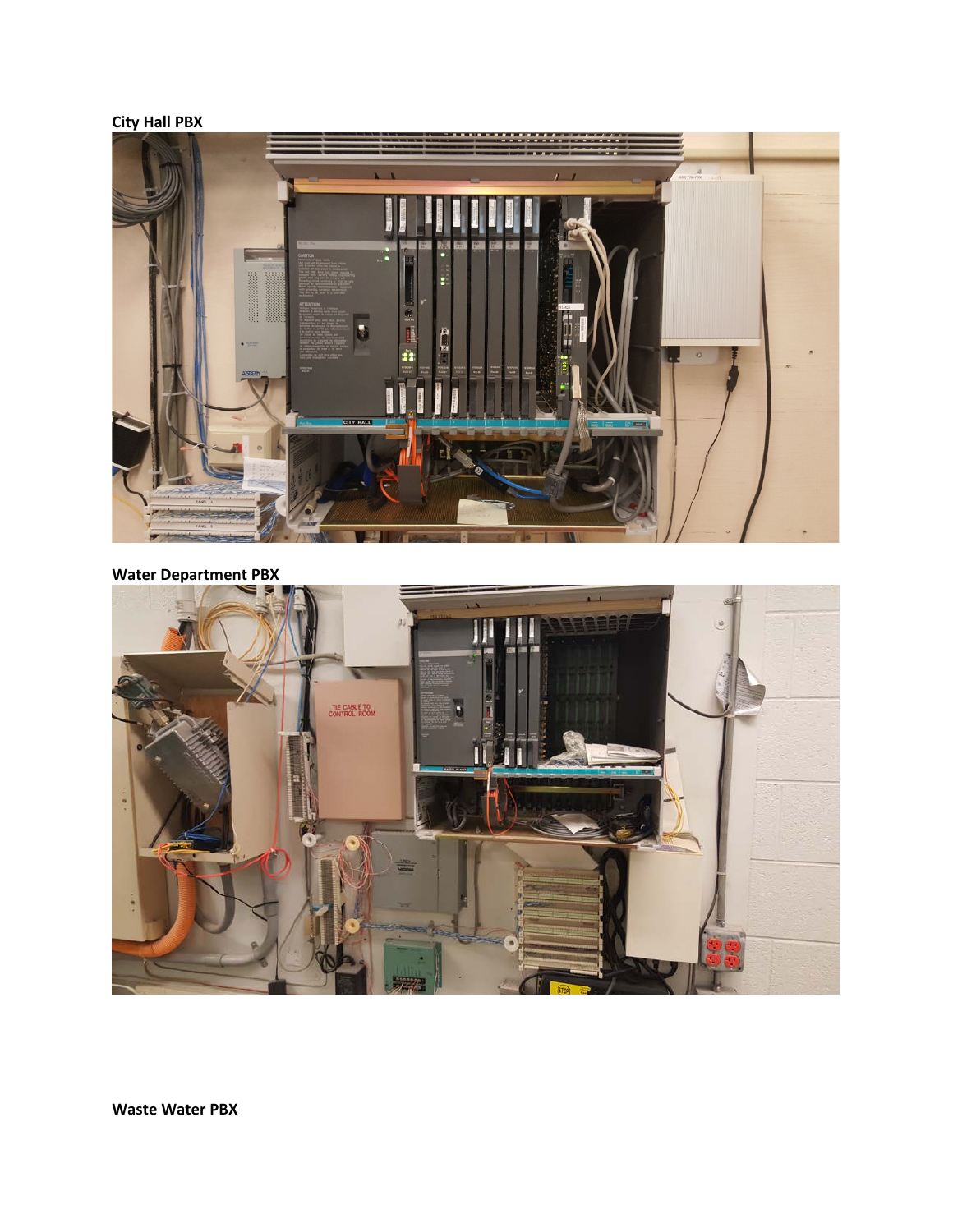

**DPW PBX**

![](_page_27_Picture_2.jpeg)